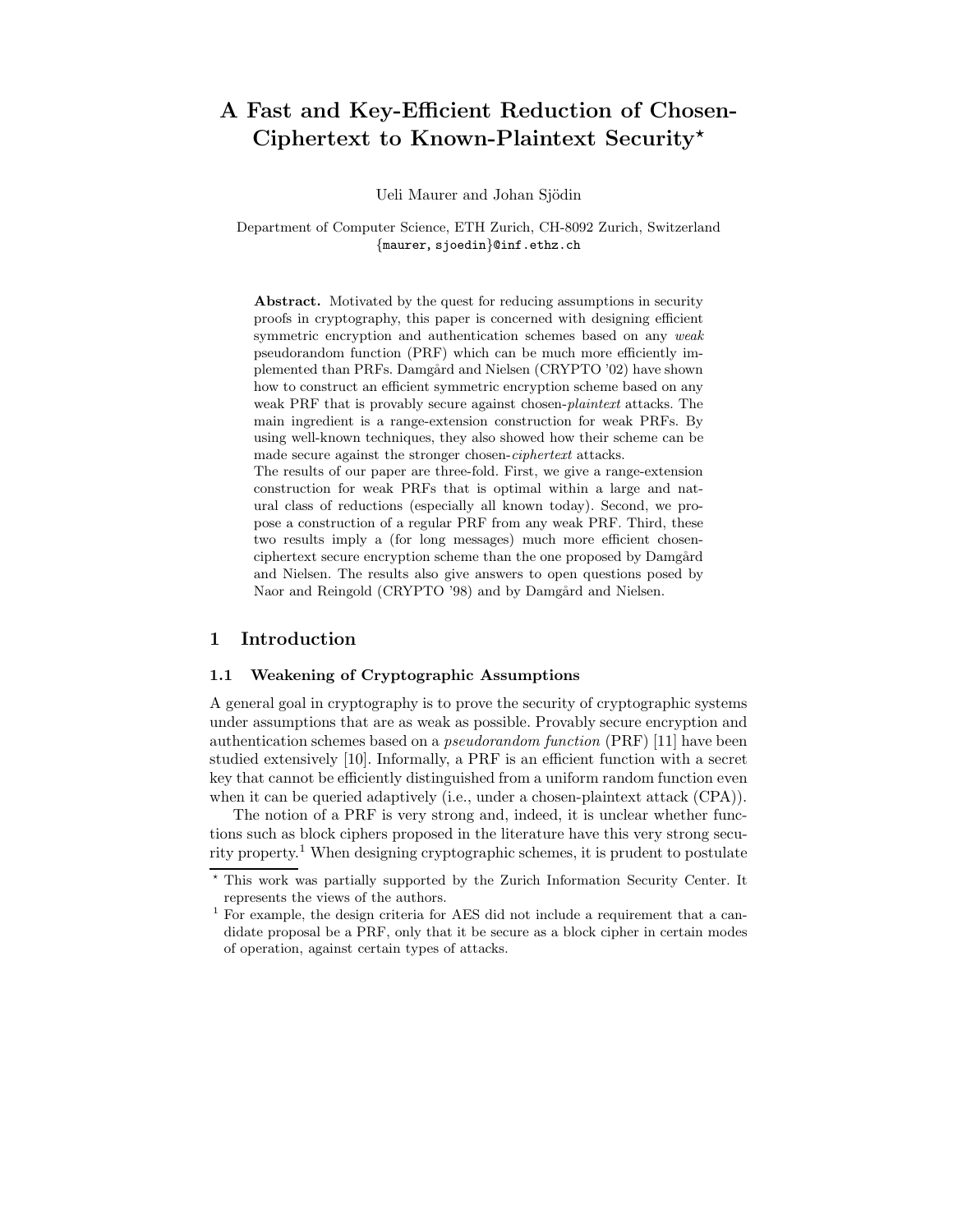weaker properties as this makes it more likely that a certain function has such properties or, equivalently, there are potentially more efficient implementations for the weaker requirement compared to the stronger.

A very promising weaker notion of pseudorandomness, proposed by Naor and Reingold  $[18]$  (see also  $[19, 1, 8, 20, 22]$ ), is the *weak* PRF (WPRF). Informally, a WPRF is a function with a secret key that cannot be efficiently distinguished from a uniform random function when given a sequence of random inputs and the corresponding outputs (i.e., under a known-plaintext attack (KPA)). Highly efficient candidates for WPRFs are described in  $[7]$  (cf. [19]), although these are not targeted at this particular security notion explicitly. It is an interesting open problem for further research how much block-cipher design can benefit from this weakening of the desired security goal.

While the design of WPRFs has not been studied as extensively as for PRFs, a concrete argument showing that WPRFs are substantially weaker than PRFs is that WPRFs can have rather strong structural properties which are known to be devastating for PRFs. For instance, if  $\mathcal G$  is a group of prime order  $p$  in which the Decisional Diffie-Hellman (DDH) [9] assumption holds, then

$$
F: \mathbb{Z}_p \times \mathcal{G} \to \mathcal{G} \quad \text{defined by} \quad F_k(x) \stackrel{\text{def}}{=} F(k, x) = x^k, \tag{1}
$$

where k denotes the secret key, is a WPRF that commutes (i.e.,  $F_k(F_{k'}(x)) =$  $F_{k'}(F_k(x))$  [17]. A WPRF can also be self inverse (i.e.,  $F_k(F_k(x)) = x$ ), have a small fraction of bad points (e.g.  $F_k(x) = x$  or  $F_k(x) = k$ ), and have related outputs (e.g.  $F_k(x||1) = F_k(x||0)$  for all x). Due to such structural flaws, most encryption and authentication schemes based on a PRF become insecure if the PRF is simply replaced by a WPRF (for examples see [8]).

In this paper, we propose provably secure encryption and authentication schemes, for the strongest security notion, under the sole assumption of a WPRF. Of course, the security could be based on even weaker assumptions like the onewayness of certain functions (as PRFs can be obtained from any one-way function [12, 11]), but these schemes are not of practical interest due to their inefficiency.

#### 1.2 Contributions and Related Work

The main motivation for this paper is Damgård and Nielsen's elegant work on WPRFs [8]. In their paper, the Pseudorandom Tree (PRT) construction was introduced for transforming any WPRF  $F: \{0,1\}^n \times \{0,1\}^n \to \{0,1\}^n$  (where the first argument is the key input) into a variable-output-length<sup>2</sup> (VOL) WPRF

$$
PRT^{F}: \{0,1\}^{3n} \times \{0,1\}^{n} \times \mathbb{N} \to \{0,1\}^{*}.
$$

They also proposed an efficient CPA-secure<sup>3</sup> symmetric encryption scheme based on PRT<sup>F</sup>, that is defined by encrypting a message  $m \in \{0,1\}^*$  under a key

<sup>&</sup>lt;sup>2</sup> For a VOL function family  $V: \mathcal{K} \times \{0,1\}^n \times \mathbb{N} \to \{0,1\}^*, |V_k(x, l)| = l$  for all  $k, x, l$ .

<sup>3</sup> Here, CPA formalizes an adversary's inability, given access to an encryption oracle, to distinguish between two plaintexts given the encryption of one of them.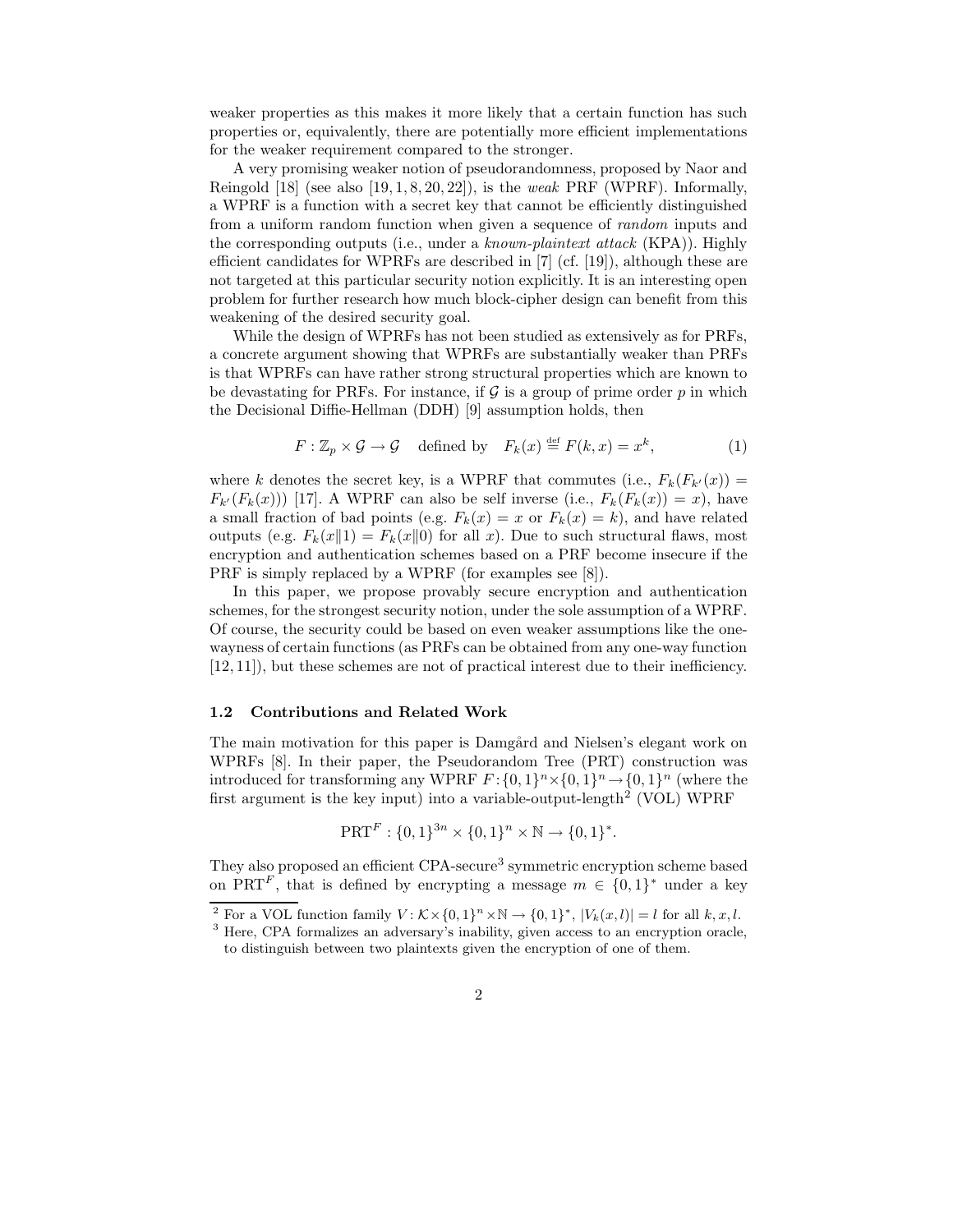$k \in \{0,1\}^{3n}$  and some auxiliary uniform randomness  $r \in \{0,1\}^n$ , as

$$
(k, r, m) \mapsto \left(r, \text{PRT}_k^F(r, |m|) \oplus m\right).
$$
 (2)

To point out the efficiency of this encryption scheme (and also as a reference for the schemes presented in this work), let us compare it with standard modes of operation such as CBC and CTR. Whereas CBC and CTR invoke the underlying block cipher once per message block to encrypt/decrypt, this scheme invokes the underlying function  $F$  once per message block to encrypt/decrypt and roughly  $2 \cdot \log_2(b)$  times (where b is the number of message blocks) for generating more key material from the initial key (see below). The key generation can be done offline, so that the throughput is exactly the same as for CBC and CTR. However, whereas CBC and CTR are CPA-secure if the underlying block cipher is a PRF, the Damgård-Nielsen scheme is CPA-secure even when the underlying function is a WPRF, and as WPRFs can be more efficiently implementable than PRFs, their scheme can also be the overall most efficient one. Unfortunately, these modes of operations are not secure against the stronger *chosen-ciphertext attack*  $(CCA)^4$ . In [18, p. 279], Naor and Reingold posed an open problem of how to construct an efficient CCA-secure encryption scheme based on any WPRF. Damgård and Nielsen showed (using well-known techniques) how their CPA-secure scheme can be transformed to a CCA-secure one. Their open question [8, p. 464] whether this can be done more efficiently has been the main motivation for this work.

Before we present our results, let us briefly describe the underlying idea of the PRT-construction (illustrated in Fig. 1(a) on page 9). In a first step, some key material  $k_1, \ldots, k_d$  is generated from the initial key k by invoking F in an iterative manner, and then the output blocks are derived by applying  $F_{k_i}$ , for  $i \in \{1, \ldots, d\}$ , iteratively to the input or a previously derived output block. For constructions of this type it is crucial for the security and the efficiency (in terms of the number of applications of  $F$  relative to the output length) that this is scheduled in the right way. Recently, two more constructions of this type, the Expanded PRT (ERT) (see Fig.  $1(a)$ ) and the Factorial Tree (FCT), were proposed in [16]. However, as we point out in Sect. 3.2, the latter and more efficient construction of the two turns out to be flawed. A natural problem that arises is to find the most efficient VOL-WPRF construction (of this type).

The contributions of this paper are the following:

1. The ICT-Construction – A VOL-WPRF from any WPRF: Our Increasing Chain Tree  $(ICT)$  construction (see Fig. 1(b)) is more efficient than PRT and ERT (with d generated keys ICT expands the input by a factor of  $2^d - 1$ , whereas PRT and ERT expand by roughly  $1.44^d - 1$  and  $1.73^d - 1$ , respectively), and ICT also uses a shorter initial key (by a factor of 3). Interestingly, the generated key sequence  $k_1, \ldots, k_d$  is not pseudorandom as opposed to the case for PRT and ERT. Indeed, we give strong arguments that ICT is optimal within the large and natural class of constructions described above, and hence also that it is optimal to use ICT instead of PRT in (2).

<sup>&</sup>lt;sup>4</sup> In a CCA, the adversary has access to an encryption and decryption oracle.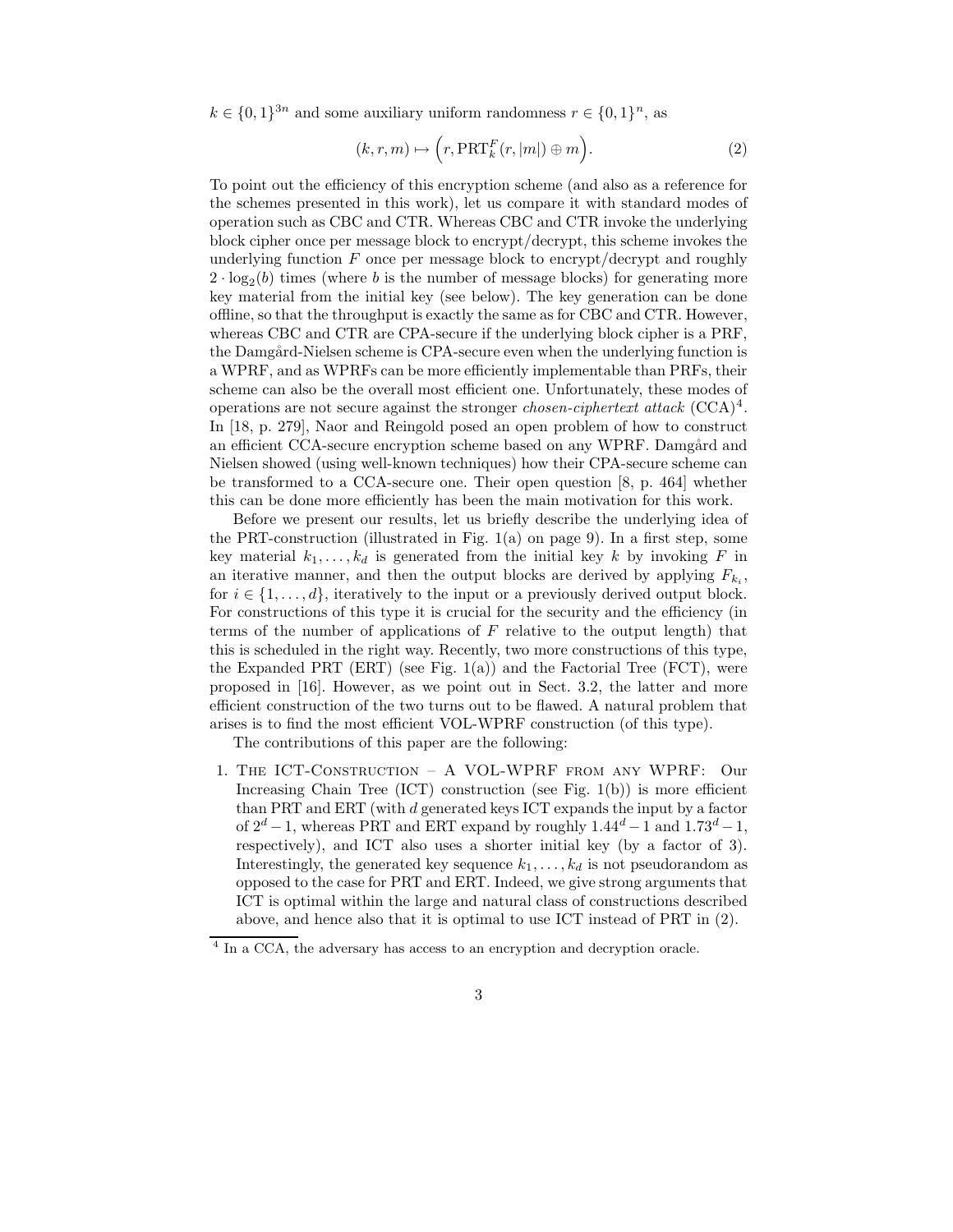- 2. The IC-Construction A PRF from any WPRF: Our Increasing Chain (IC) construction is similar in nature to Goldreich, Goldwasser, and Micali's (GGM) [11] construction of a PRF from any PRG, but it is more than twice as efficient than first transforming the WPRF into a PRG and then applying the GGM-construction. It is also more efficient than the strengthening of a WPRF to a PRF given in  $[19]$ <sup>5</sup>. This solves their open problem [18, p. 278] whether a more efficient strengthening exists positively. Interestingly, if we instantiate the IC-construction with the DDH-based WPRF  $F$  defined in (1), we get Naor and Reingold's [20] highly efficient PRF based on the DDH assumption but with a non-trivial<sup>6</sup> reduction of the key-material by a factor of roughly the input length of the PRF.
- 3. CCA-Secure Encryption based on any WPRF: The above results combined with a Wegman-Carter [25] based message authentication code (MAC) and the well-known encrypt-then-MAC method [15, 5], yield a CCAsecure encryption scheme from any WPRF that is substantially more efficient than the CCA-secure encryption scheme proposed by Damgård-Nielsen (their number of applications to the WPRF for the MACing is linear in the message length whereas ours is constant). We observe that for our purposes a much weaker primitive than the MAC, namely a weak MAC  $(WMAC)^7$ , is sufficient (encrypt-then-WMAC actually does the job). This raises the question of constructing possibly efficient WMACs from any WPRF.
- 4. Non-adaptive <sup>8</sup> CCA-Secure Encryption based on any WPRF and WMAC: Although this type of security may (like CPA-security) be unsatisfactory in practice, the exact requirements for achieving standard security notions are interesting in their own right. It might also motivate further research on basing strong primitives on weak assumptions. Non-adaptive CCA-security has been studied under stronger assumptions in [18].

### 2 Preliminaries

### 2.1 Notation and Definitions

Let  $s \stackrel{\$}{\leftarrow} S$  denote that s is selected uniformly at random from the set S. If  $D$  is a probability distributions over S then  $s \leftarrow \mathcal{D}$  denotes the operation of selecting s at random according to  $\mathcal{D}$ . If x and y are two bitstrings,  $x||y$  denotes their concatenation,  $x[i]$  the *i*-th bit of x,  $x[i, j] \stackrel{\text{def}}{=} x[i] \|x[i+1]\| \cdots \|x[j]$  for  $i < j$ , and  $x[i, i] \stackrel{\text{def}}{=} x[i]$ . For two functions f and g,  $f \circ g(x) \stackrel{\text{def}}{=} f(g(x))$ . A function has variable-input-length (VIL) if the domain is  $\{0,1\}^{\leq N} \stackrel{\text{def}}{=} \bigcup_{i=1}^{N} \{0,1\}^{i}$  (for some  $N > 1$ , and a function  $f: \{0,1\}^n \times \mathbb{N} \to \{0,1\}^*$  has variable-outputlength (VOL) if for all all x and l,  $|f(x, l)| = l$  and  $f(x, l + 1) = f(x, l)$ for some bit b. Let  $\mathcal{R}_{N,n}$  and  $\mathcal{R}_{\leq N,n}$  denote uniform random functions with

 $5$  In that work, the PRF is reduced – via a pseudorandom synthesizer – to a WPRF.

 $6$  The key is not replaced by a pseudorandom sequence based on  $F$ .

 $^7$  A WMAC is unforgeable under a *known-plaintext attack* (see [18]).

<sup>8</sup> Here the adversary has no oracle access after the challenge (ciphertext) is presented.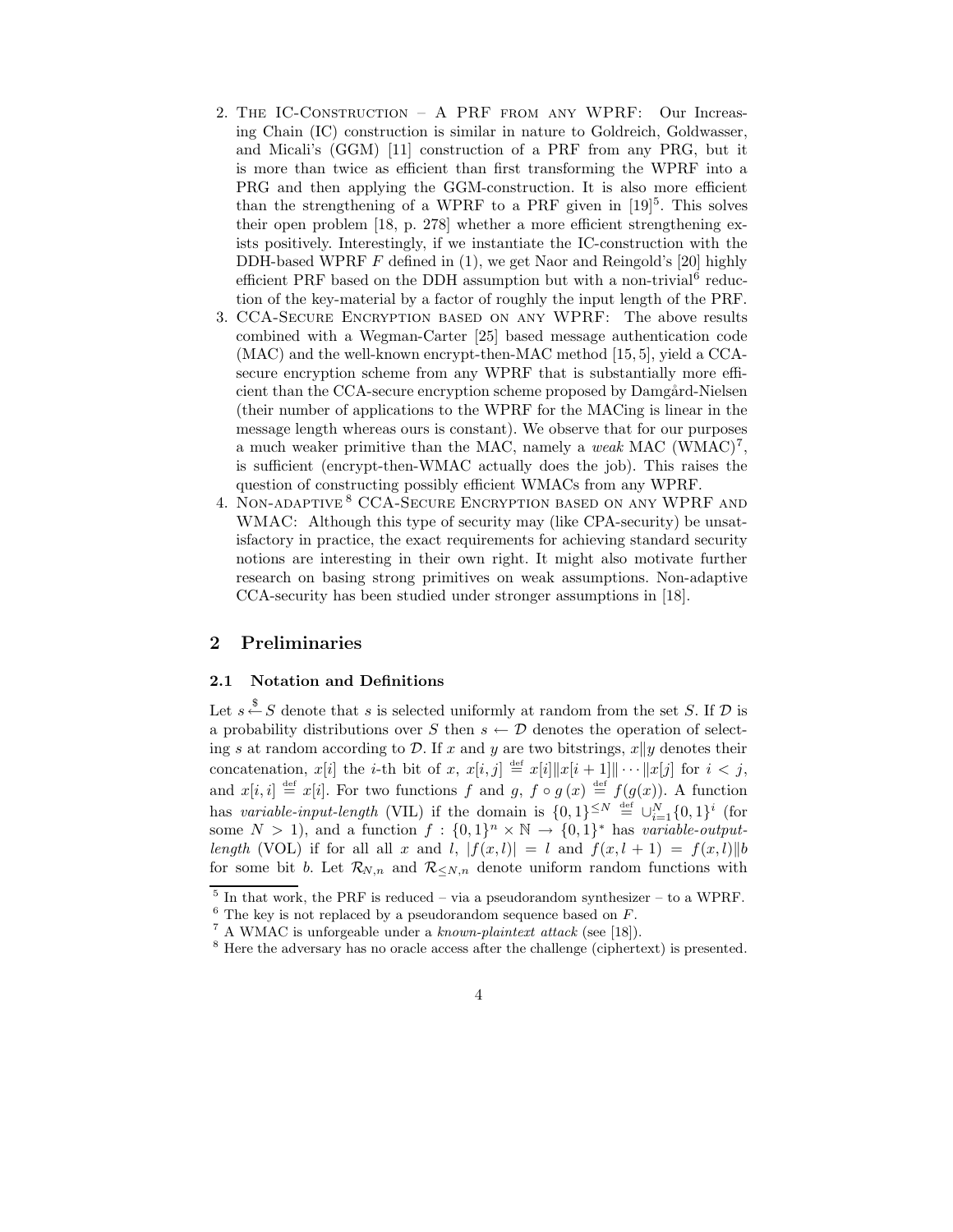range  $\{0,1\}^n$ , and domain  $\{0,1\}^N$  and  $\{0,1\}^{\leq N}$ , respectively. Let  $\mathcal{R}_{n,*}$  denote a VOL-function  $\{0,1\}^n \times \mathbb{N} \to \{0,1\}^*$  for which  $\mathcal{R}_{n,*}(\cdot, l)$  is a uniform random function  $\{0,1\}^n \to \{0,1\}^l$  for all l. Abusing notation, we refer to  $\mathcal{R}_{n,*}$  as a uniform random VOL-function. We let  $Pr[I: \mathcal{E}]$  denote the probability of event  $\mathcal E$ in random experiment  $\Pi$ .  $A^{\mathcal{O}}$  denotes an algorithm A with access to an oracle  $\mathcal{O}$ .

### 2.2 Cryptographic Functions

CONCRETE SECURITY. We state our results in the concrete security framework, which was formalized for the following primitives by Bellare, Kilian, and Rogaway [4]. Let  $\mathcal{O}^f$  denote the oracle which, if invoked, returns  $(r, f(r))$  for a uniform random input  $r$  of the function  $f$ . The **w**-advantage of adversary  $A$  for  $F: \mathcal{K} \times \{0,1\}^N \to \{0,1\}^n$  with  $\mathbf{w} \in \{\text{prf}, \text{wprf}, \text{mac}, \text{wmac}\}\$  is defined as:

$$
\mathbf{Adv}_{F,A}^{\mathbf{prf}} \stackrel{\text{def}}{=} \left| \Pr \left[ k \stackrel{\$}{\leftarrow} \mathcal{K}, b \leftarrow A^{F_k} : b = 1 \right] - \Pr \left[ \mathbf{R} \leftarrow \mathcal{R}_{N,n}, b \leftarrow A^{\mathbf{R}} : b = 1 \right] \right|
$$
\n
$$
\mathbf{Adv}_{F,A}^{\mathbf{wprf}} \stackrel{\text{def}}{=} \left| \Pr \left[ k \stackrel{\$}{\leftarrow} \mathcal{K}, b \leftarrow A^{\mathcal{O}^{F_k}} : b = 1 \right] - \Pr \left[ \mathbf{R} \leftarrow \mathcal{R}_{N,n}, b \leftarrow A^{\mathcal{O}^{\mathbf{R}}} : b = 1 \right] \right|
$$
\n
$$
\mathbf{Adv}_{F,A}^{\mathbf{mac}} \stackrel{\text{def}}{=} \left| \Pr \left[ k \stackrel{\$}{\leftarrow} \mathcal{K}, (m, \tau) \leftarrow A^{F_k}, b = \begin{cases} 1 & \text{if } \tau = F_k(m), m \text{ "new"} \\ 0 & \text{otherwise} \end{cases} : b = 1 \right] \right|
$$
\n
$$
\mathbf{Adv}_{F,A}^{\mathbf{wmac}} \stackrel{\text{def}}{=} \left| \Pr \left[ k \stackrel{\$}{\leftarrow} \mathcal{K}, (m, \tau) \leftarrow A^{\mathcal{O}^{F_k}}, b = \begin{cases} 1 & \text{if } \tau = F_k(m), m \text{ "new"} \\ 0 & \text{otherwise} \end{cases} : b = 1 \right] \right|
$$

where "m new" stands for the event that m is distinct from the inputs to  $F_k$ . The maximal w-advantages are defined as  $\mathbf{Adv}_{F}^{\mathbf{w}}(t,q) \stackrel{\text{def}}{=} \max_{A} {\{\mathbf{Adv}_{F,\,A}^{\mathbf{w}}\}}$ , where the maximum is taken over all A restricted to time-complexity<sup>9</sup> t and q (respectively  $q - 1$  if  $w \in \{mac, wmac\}$  invocations of its oracle.

VIL-FUNCTION FAMILIES. For a VIL-function family  $F : \mathcal{K} \times \{0,1\}^{\leq N} \to$  $\{0,1\}^n$ , the **vil-mac-**advantage  $\mathbf{Adv}_{F,A}^{\text{vil-mac}}$  is defined like the **mac-**advantage, except that the adversary A may query inputs of any length  $(\leq N)$ . Let  $\mathcal{O}_{\mathbf{vil}}^f$ (for some VIL-function f) denote an oracle that on input  $l \leq N$  generates a uniform random input  $r \in \{0,1\}^l$  and outputs  $(r, f_k(r))$ . The **vil-wmac**advantage  $\text{Adv}_{F,A}^{\text{vil-wmac}}$  is defined like the wmac-advantage except that the oracle  $\overline{O}$  is replaced by  $\mathcal{O}_{\text{vil}}$ . For  $\mathbf{w} \in \{\text{mac}, \text{wmac}\}$ , the maximal advantage is defined as  $\mathbf{Adv}_{F}^{\mathbf{vil-w}}(t, q, \mu) \stackrel{\text{def}}{=} \max_{A} {\mathbf{Adv}_{F,A}^{\mathbf{vil-w}}},$  where the maximum is taken over all A with time-complexity t, making at most  $q-1$  oracle invocations such that the total length of the inputs to  $F$  (including the forgery message) is at most  $\mu$  bits.

VOL-FUNCTION FAMILIES. Let  $\mathcal{O}_{\text{vol}}^f$  denote the oracle that on input  $l \in \mathbb{N}$ outputs  $(r, f(r, l))$  for a uniform random  $r \in \{0, 1\}^n$ . For a VOL-function family  $F: \mathcal{K} \times \{0,1\}^n \times \mathbb{N} \to \{0,1\}^*$ , the **vol-wprf**-advantage of A for F is

$$
\mathbf{Adv}_{F,A}^{\mathbf{vol\text{-}wprf}}\stackrel{\mathrm{{\scriptscriptstyle def}}}{=} \Pr\Big[k\!\leftarrow\! \mathcal{K},b\leftarrow\! A^{\mathcal{O}_{\mathbf{vol}}^{F_k}}\! : \! b=1 \Big]\! -\! \Pr\Big[\mathbf{R}\leftarrow \mathcal{R}_{n,*},b\leftarrow\! A^{\mathcal{O}_{\mathbf{vol}}^{\mathbf{R}}}\! : \! b=1 \Big],
$$

<sup>9</sup> I.e.,  $t$  is the worst-case total running time (including the length of  $A$ ) of the experiment in which A interacts with its oracle (in some fixed RAM model of computation).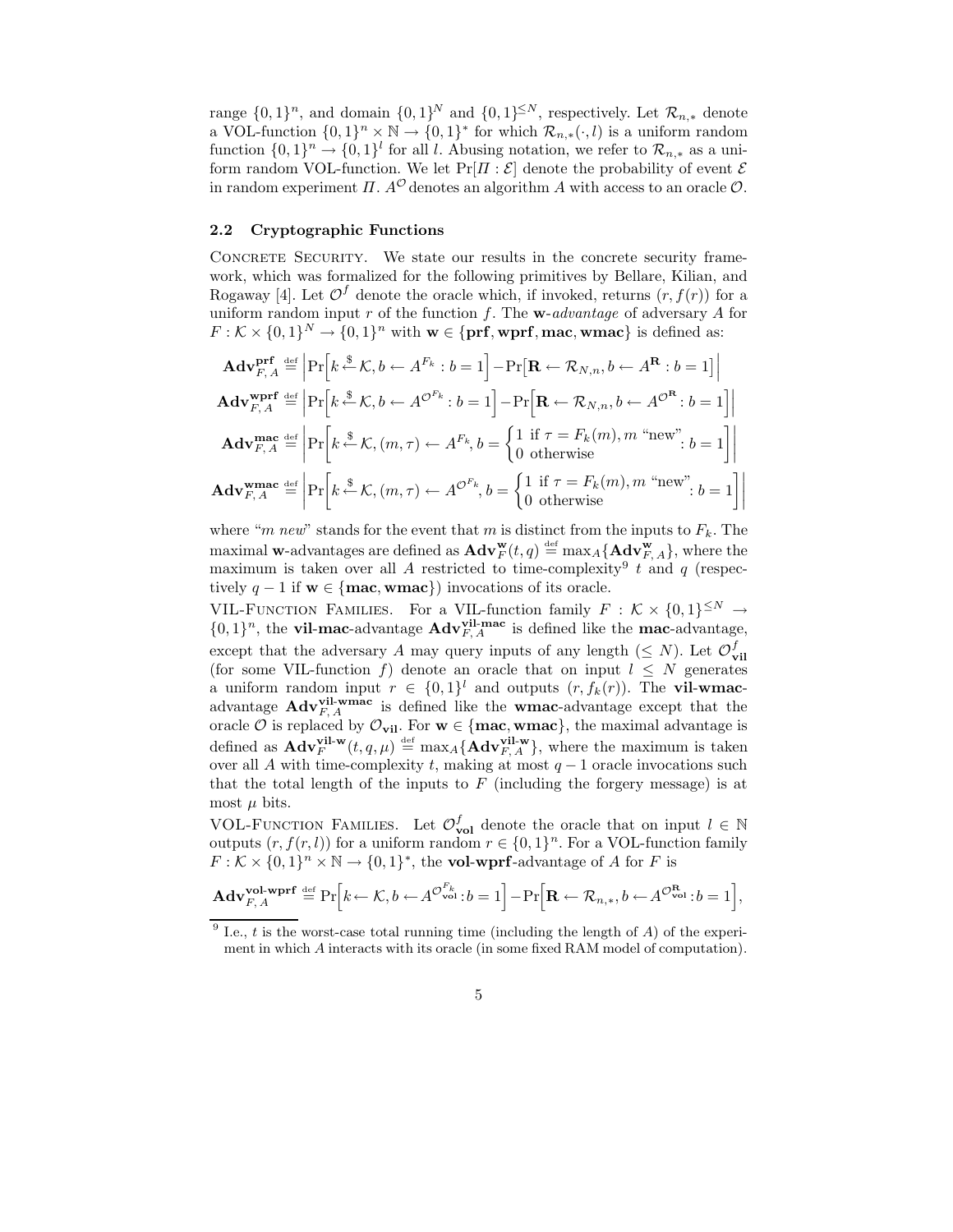and by maximizing over all  $A$ , restricted to time-complexity  $t$  and at most  $q$  oracle queries whose sum totals at most  $\mu$ , we get the maximal vol-wprf-advantage  $\mathbf{Adv}_{F}^{\textbf{vol-wprf}}(t,q,\mu) \stackrel{\text{def}}{=} \max_{A} \{\mathbf{Adv}_{F,\,A}^{\textbf{vol-wprf}}\}.$ 

# 3 The IC- and ICT-Construction

In this section, we propose the IC-construction, for transforming a WPRF into a PRF, and the ICT-construction, for transforming a WPRF into a VOL-WPRF. Throughout, let  $F: \{0,1\}^n \times \{0,1\}^n \to \{0,1\}^n$  denote a function family.<sup>10</sup>

### 3.1 A PRF from any WPRF

The IC-construction transforms  $F: \{0,1\}^n \times \{0,1\}^n \to \{0,1\}^n$  into

 $\mathrm{IC}^F: (\{0,1\}^n \times \{0,1\}^n \times \{0,1\}^n) \times \{0,1\}^N \to \{0,1\}^n,$ 

for some fixed N, where  $IC_{k_1,r,\tau_1}^F(x)$  is defined by the following algorithm:

\n
$$
\text{if } |x| > 1 \text{ then}
$$
\n  
\n $\text{for } i = 2 \text{ to } |x| \text{ do } k_i = F_{k_{i-1}}(r)$ \n  
\n $\text{for } i = 1 \text{ to } |x| \text{ do}$ \n  
\n $\text{if } x[i] = 1 \text{ then}$ \n  
\n $\tau_{i+1} = F_{k_i}(\tau_i)$ \n  
\n $\text{else}$ \n  
\n $\tau_{i+1} = \tau_i$ \n  
\n $\tau_{|x|}$ \n

The following theorem states that  $IC<sup>F</sup>$  is a PRF if F is a WPRF, even if the r-value of the initial key is not kept secret. Note that F is invoked at most  $2N-1$ times. However, the first  $N-1$  invocations can be pre-processed and cached, and hence at most N invocations are necessary or, to be precise, as many invocations as there are ones in the input.

**Theorem 1.** For any t, q, and input length N of  $IC<sup>F</sup>$ 

$$
\mathbf{Adv}_{\mathrm{IC}^F}^{\mathbf{prf}}(t,q) \leq N \cdot \left(\mathbf{Adv}_{F}^{\mathbf{wprf}}(t,q) + \frac{q(q+1)}{2^{n+1}}\right).
$$

*Proof.* Let  $\Pi_0$  denote the following random experiment for an adversary A with time-complexity  $t$  which makes at most  $q$  queries to its oracle:

$$
(k_1, r, \tau_1) \stackrel{\$}{\leftarrow} \{0, 1\}^n \times \{0, 1\}^n \times \{0, 1\}^n, \ b \leftarrow A^{\mathrm{IC}_{k_1, r, \tau_1}^F}.
$$

Note that for any query x issued by A and any  $s \in \{1, ..., N\}$ , the sequence  $(\tau_1, \ldots, \tau_s)$  (resulting from the second for-loop) does not depend on  $x[s, N]$ .

 $10$  For simplicity, we choose the key-length to be the same as the input length. We refer to [8] for constructing such a WPRF from any WPRF.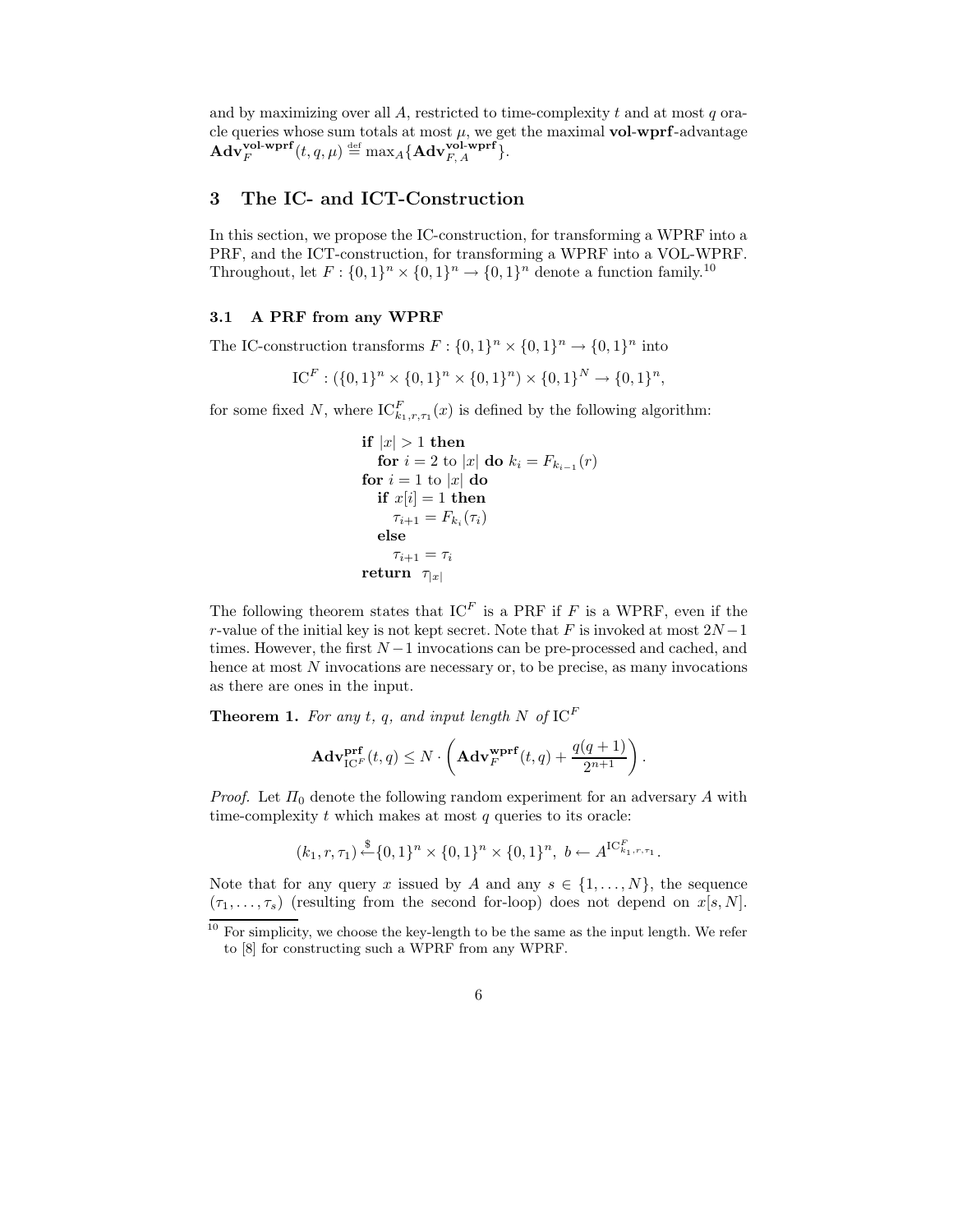Hence,  $(\tau_1, \ldots, \tau_s)$  can be reused for any other query x' for which  $x'[1, s-1] =$  $x[1, s-1]$ . We assume that  $IC_{k_1, r, \tau_1}^F$  reuses previously computed  $\tau$ -values (for saving calls to  $F$ ) whenever possible, by maintaining a look-up table with all the entries  $(x[1, s], \tau_{s+1})$  for which x is a query to  $IC_{k_1, r, \tau_1}^F$ ,  $s \in \{1, ..., N\}$ , and  $x[s] = 1$ . We also assume that the calls to F in the first for-loop are preprocessed and cached. For  $j = 1, ..., N$ , let  $\Pi_{2j-1}$  be the same experiment as  $\Pi_{2j-2}$  except that  $F_{k_j}$  is replaced by a random function  $\mathbf{R}_j$ , and let  $\Pi_{2j}$ be the same experiment as  $\Pi_{2j-1}$  except that for each query x issued by A, for which  $x[j] = 1$  and  $x[1, j]$  is not in the look-up table, the output of  $\mathbf{R}_j$  is replaced by a uniform random  $R \in \{0,1\}^n$  and  $(x[1,j],R)$  is inserted into the table. Let  $S_i$  be the event that  $b = 1$  in  $\Pi_i$ , for  $i = 0, \ldots, 2N$ . Now, as  $\Pi_{2N}$  is equivalent to  $[\mathbf{R} \leftarrow \mathcal{R}_{N,n}, b \leftarrow A^{\mathbf{R}}]$ , we get

$$
\mathbf{Adv}_{\text{IC}^{F}}^{\text{prf}}\underset{A}{\overset{\text{def}}{=}}\left|\Pr[S_{0}]-\Pr[S_{2N}]\right|
$$
\n
$$
\leq \sum_{j=1}^{N}\left|\Pr[S_{2j-2}]-\Pr[S_{2j-1}]\right| + \sum_{j=1}^{N}\left|\Pr[S_{2j-1}]-\Pr[S_{2j}]\right|
$$
\n
$$
\leq \sum_{j=1}^{N}\mathbf{Adv}_{F}^{\text{wprf}}(t, \min\{q+1, 2^{j-1}+1\}) + \sum_{j=1}^{N}\min\left\{\frac{(q+1)q}{2^{n+1}}, \frac{(2^{j-1}+1)2^{j-1}}{2^{n+1}}\right\}
$$
\n
$$
\leq N \cdot \left(\mathbf{Adv}_{F}^{\text{wprf}}(t, q+1) + \frac{(q+1)q}{2^{n+1}}\right),
$$

due to the triangle inequality and the following two facts. First, for  $j = 1, \ldots, N$ , A can be transformed to a WPRF distinguisher  $A'$  for F with time-complexity t, making at most  $\min(q+1, 2^{j-1}+1)$  oracle invocations, and having advantage at least  $|\Pr[S_{2j-2}] - \Pr[S_{2j-1}]|$ . A' with oracle T, simulates the experiment  $\Pi_{2j-2}$ if T is an instance of F and  $\Pi_{2j-1}$  if T is a random function R (which is possible as all queries to  $F_{k_j}$  in  $\Pi_{2j-2}$  and to  $\mathbf{R}_j$  in  $\Pi_{2j-1}$  are distributed uniformly at random). Finally, A' decides as A does. Second,  $\Pi_{2j-1}$  and  $\Pi_{2j}$  are equivalent experiments as long as no collision among the inputs on which  $\mathbf{R}_i$ is invoked occurs. As  $\mathbf{R}_j$  is invoked on at most  $\min\{q+1, 2^{j-1}+1\}$  inputs and these are all random, the probability of this event is upper bounded by  $\min\left\{(q+1)q/2^{n+1},(2^{j-1}+1)2^{j-1}/2^{n+1}\right\}$ . The contract of the contract of the contract of the contract of the contract of the contract of the contract of the contract of the contract of the contract of the contract of the contract of the contract of the contract

Key Reduction of Naor-Reingold's DDH-Based PRF. In [20], Naor and Reingold presented an efficient construction of a PRF based on the DDH assumption. It is easy to verify, that  $IC<sup>F</sup>$  with F as defined in (1) is the same PRF but with a significantly shorter key by a factor of roughly  $N$  (recall that  $N$  is the input length of  $IC<sup>F</sup>$ ). To be more precise, the first for-loop generates a sequence  $k_1, \ldots, k_N$  of keys from the initial key  $(k_1, r, \tau_1)$  and the second for-loop exactly corresponds to the Naor-Reingold construction with  $k_1, \ldots, k_N$  as its key. Note that the reduction is non-trivial in the sense that  $k_1, \ldots, k_N$  is not generated from a PRG based on F. For instance  $F_{k_1}^{-1}(k_2) = F_{k_2}^{-1}(k_3)$  holds which can easily be verified given  $k_1$ ,  $k_2$ , and  $k_3$ .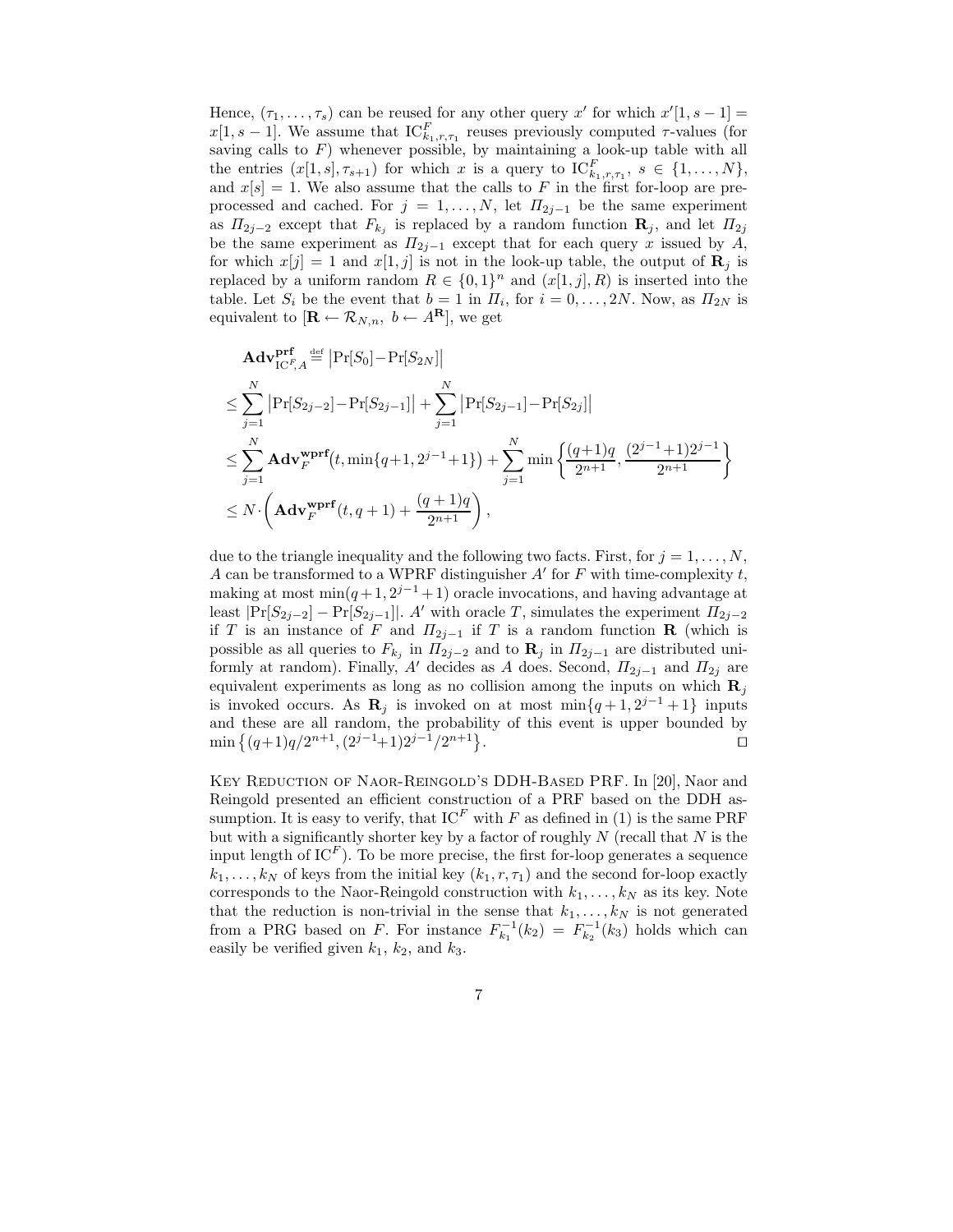The GGM-Approach. An alternative (but less efficient) approach to obtain a PRF from any WPRF  $F$  is to first transform  $F$  into a pseudorandom generator (PRG) and then apply the so-called GGM-construction [11] (which transforms a PRG into a PRF). Informally, a PRG is an efficient deterministic function mapping a truly random string (or seed) to a longer string which is computationally indistinguishable from random. Let us briefly describe the GGM-construction. It transforms a length-doubling PRG G into a PRF (say with N-bits input) as

$$
GGM_k(x) \stackrel{\text{def}}{=} G_{x[1]} \circ \ldots \circ G_{x[N]}(k),
$$

where  $G_0(k)$  and  $G_1(k)$  denote the left and right half of  $G(k)$ , respectively. The most efficient construction of a length doubling PRG  $G$  from  $F$ , that we are aware of, uses 3 and 4 invocations to F, respectively, for computing  $G_0$  and  $G_1$ :

$$
G(k_1||r||x) \stackrel{\text{def}}{=} x||F_{k_1}(x)||F_{k_2}(x)||F_{k_2} \circ F_{k_1}(x)||F_{k_3}(x)||r,
$$

where  $k_2 = F_{k_1}(r)$  and  $k_3 = F_{k_2}(r)$ . The proof that G is a PRG if F is a WPRF follows directly from Theorem 2 (see next section) and the fact that  $G(k_1||r||x) =$  $||x|| \|\mathbf{C}\mathbf{T}_{k,r}^F(x,4n)||r.$  Hence, to get a PRF with N-bits input and n-bits output, we roughly need  $4N$  invocations of  $F$  per call in the worst case (cf. the efficiency of  $IC^F$  above).

Remark 1. Let us briefly point out a method for improving the computation time of IC<sup>F</sup>, at the cost of generating and storing more keys (say  $N'$  keys instead of N). On input x (of length N), x is first injectively mapped to a N'-bit string  $x'$ of Hamming weight at most some (fixed) c, satisfying

$$
\sum_{i=0}^c \binom{N'}{i} \geq 2^N.
$$

Then  $IC^F$  is invoked on  $x'$  and the result is output. Here, F is invoked at most c (as opposed to  $N$ ) times, as there are at most  $c$  ones in the input.

#### 3.2 A VOL-WPRF from any WPRF

The ICT-construction is illustrated in Fig. 1(b) and is defined as

$$
ICT^{F}: (\{0,1\}^{n} \times \{0,1\}^{n}) \times \{0,1\}^{n} \times \mathbb{N} \to \{0,1\}^{*}
$$
  

$$
((k,r),x,l) \mapsto (IC_{k,r,x}^{F}(\langle 1 \rangle) \|\mathrm{IC}_{k,r,x}^{F}(\langle 2 \rangle) \| \cdots \| \mathrm{IC}_{k,r,x}^{F}(\langle [l/n] \rangle)) [1,l],
$$

where  $\langle i \rangle$  denotes the reversed standard bit encoding of the integer i (e.g.  $\langle 0 \rangle =$  $0,\langle 1 \rangle = 1,\langle 2 \rangle = 01,\langle 3 \rangle = 11,\langle 4 \rangle = 001$ . Note that  $IC_{k,r,x}^F(\langle 0 \rangle) = x$  can not be part of the output, as  $x$  is the input. It is easy to verify, see Fig. 1(b), that  $\mathrm{ICT}_{k,r}^F(x, l)$  needs  $d-1 = \lfloor \log_2([l/n]) \rfloor$  calls to F for computing (or precomputing) the needed keys  $k_1, \ldots, k_d$  and further  $\lceil l/n \rceil$  calls for computing the output (i.e., one call per output block). The next theorem states that  $\text{ICT}^F$  is a VOL-WPRF if  $F$  is a WPRF. As for IC, the  $r$ -value of the key need not be kept secret.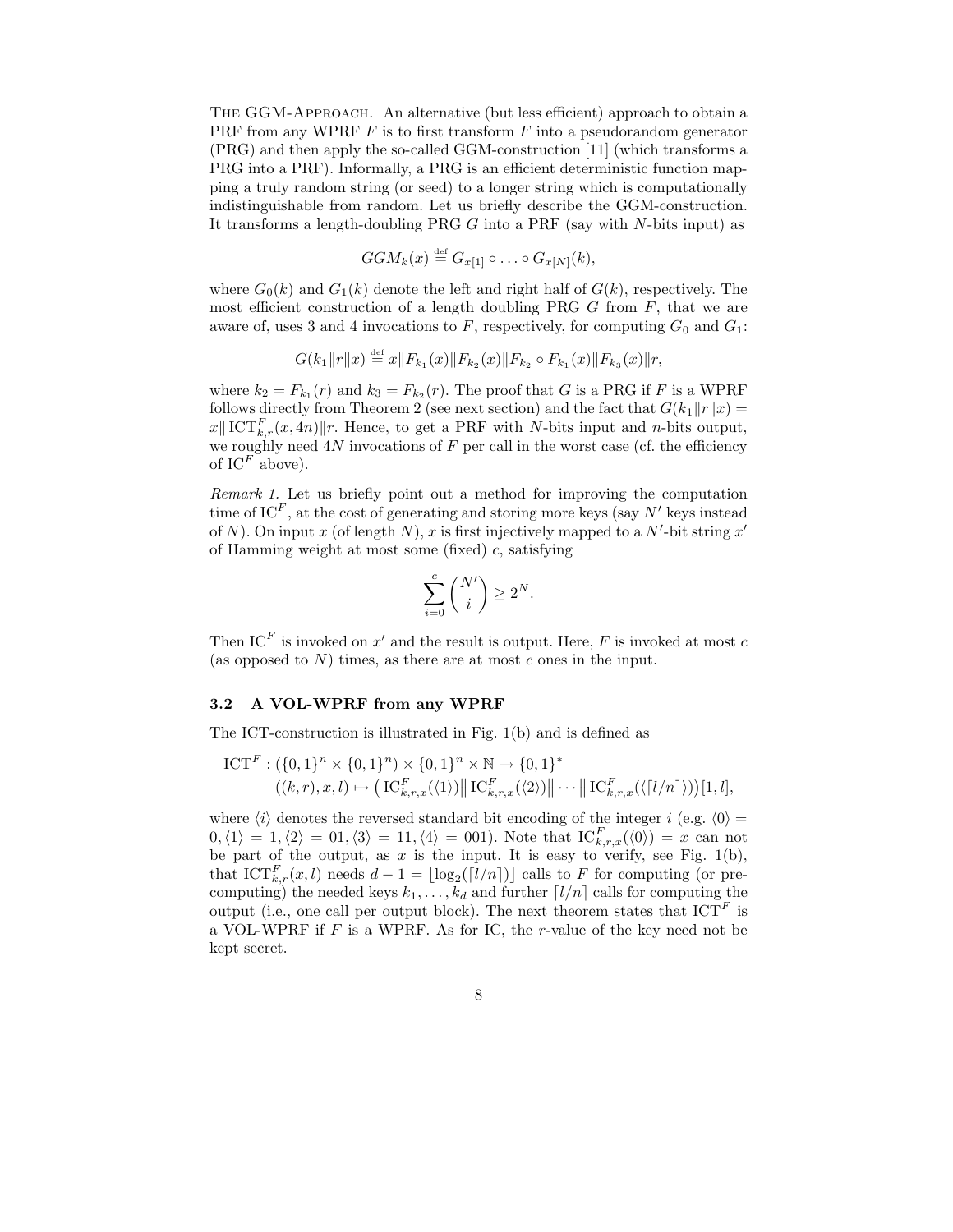



(a) Computation of  $\text{PRT}_{k'_1,r,r'}^F(x,14n)$  (bottom left) and  $\text{ERT}_{k'_1,r,r'}^F(x,26n)$ (bottom right), i.e., the maximal sized output using 6 generated keys  $k_1, \ldots, k_6$ (upper left). Here every output of  $G_i$  (defined upper right) for  $i = 1, 2, 3$  is part of the global output.



(b) Computation of  $\text{ICT}_{k_1,r}^F(x,31n)$ , i.e., the output of maximal size using 5 generated keys  $k_1, \ldots, k_5$  (upper right). Here every output of  $F$  – except for the generated keys (upper right) – is part of the global output. We stress that the order of the output blocks are not the same as presented in the text.

Fig. 1. Illustration of (a) PRT [8], ERT [16], and (b) ICT (of this paper). The generated key sequence  $k_1, k_2, \ldots$  is not pseudorandom in (b) as opposed to in (a) (see Sect. 3.1).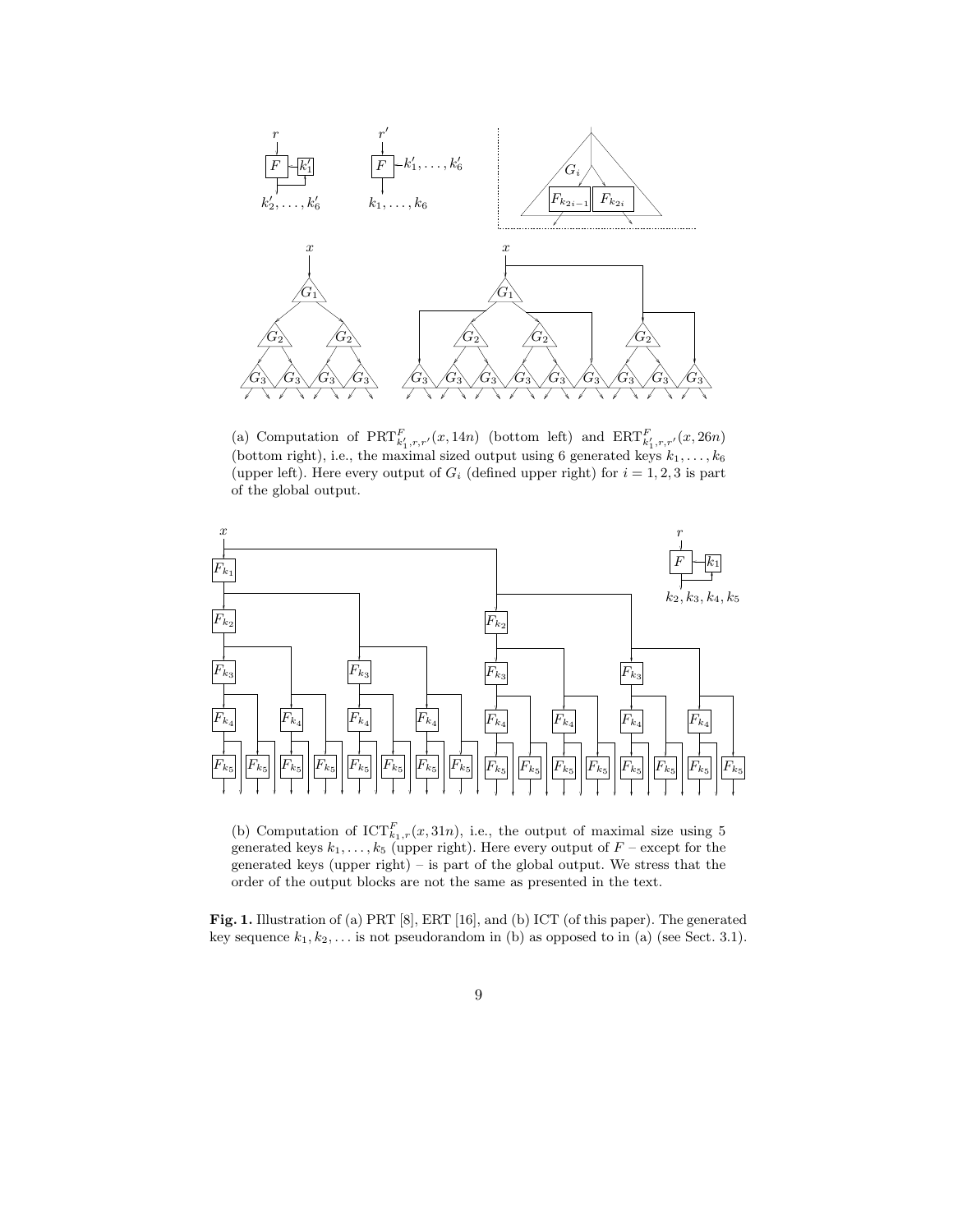**Theorem 2.** For any  $t, q$ , and  $\mu$ 

$$
\mathbf{Adv}_{\mathrm{ICT}^F}^{\mathbf{vol\text{-}wprf}}(t,q,\mu) \leq d_{\max}\cdot\mathbf{Adv}_{F}^{\mathbf{wprf}}(t,q(2^{d_{\max}-1}+1))+\frac{4^{d_{\max}}\cdot q^2}{2^n},
$$

where  $d_{\text{max}} = \lfloor \log_2((l_{\text{max}}/n)) \rfloor + 1$  and  $l_{\text{max}} \leq \mu$  is the maximum allowed output length of  $\mathrm{ICT}^F$ .

*Proof.* Let  $\Pi_0$  denote the following random experiment for an adversary A with time-complexity t that make at most q queries whose sum is at most  $\mu$ :

$$
(k,r) \stackrel{\$}{\leftarrow} \{0,1\}^n \times \{0,1\}^n, b \leftarrow A^{\mathcal{O}_{\text{vol}}^{\text{ICT}^F_{k,r}}}.
$$

Let  $d$  denote the maximal number of generated keys (for  $F$ ), needed for answering the queries to  $\text{ICT}_{k,r}^F$  issued by A. Note that the j-th instantiation of F, i.e.,  $F_{k_j}$ , for  $j \in \{1, ..., d\}$ , is queried at most  $q_j = q \cdot (2^{j-1} + 1)$  times. For  $j = 1, ..., d$ , let  $\Pi_{2j-1}$  denote the same random experiment as  $\Pi_{2j-2}$  except that  $F_{k_j}$  is replaced by a random function  $\mathbf{R}_j$ , and let  $\Pi_{2j}$  be the same experiment as  $\Pi_{2j-1}$ except that the outputs of  $\mathbf{R}_j$  are replaced by uniform random *n*-bit strings. Furthermore, let  $\Pi_{2d+1}$  denote the random experiment  $[\mathbf{R} \stackrel{\$}{\leftarrow} \mathcal{R}_{n,*}, b \leftarrow A^{\mathcal{O}_{\text{vol}}^{\mathbf{R}}}].$ Now, for  $i = 0, \ldots, 2d + 1$ , let  $S_i$  denote the event that  $b = 1$  in  $\Pi_i$ . We get

$$
\mathbf{Adv}_{A, \text{ICT}}^{\mathbf{vol\text{-}wprf}} = |\Pr[S_0] - \Pr[S_{2d+1}]|
$$
\n
$$
\leq \sum_{j=1}^{d} |\Pr[S_{2j-2}] - \Pr[S_{2j-1}]| + \sum_{j=1}^{d} |\Pr[S_{2j-1}] - \Pr[S_{2j}]| + |\Pr[S_{2d}] - \Pr[S_{2d+1}]|
$$
\n
$$
\leq \sum_{j=1}^{d} \mathbf{Adv}_{F}^{\mathbf{wprf}}(t, q_j) + \sum_{j=1}^{d} \frac{q_j^2}{2^{n+1}} + \frac{q^2}{2^{n+1}} \leq d \cdot \mathbf{Adv}_{F}^{\mathbf{wprf}}(t, q(2^{d-1}+1)) + \frac{q^2 4^d}{2^n}
$$

,

using the triangle inequality and the following facts. As  $\Pi_{2d}$  and  $\Pi_{2d+1}$  are equivalent experiments as long as the input part of the samples returned by the oracle are distinct, we get  $|\Pr[S_{2d}] - \Pr[S_{2d+1}]| \leq q^2/2^{n+1}$ . Furthermore, as  $\Pi_{2j-1}$ and  $\Pi_{2j}$  are equivalent as long as the random inputs to  $\mathbf{R}_j$  are all distinct, it holds that  $|\Pr[S_{2j-1}] - \Pr[S_{2j}]| \leq q_j^2/2^{n+1}$ . Finally, A can be transformed into a WPRF distinguisher  $A'$  for F with time-complexity t, that makes  $q_j$  oracle queries and has advantage  $|\Pr[S_{2j-2}] - \Pr[S_{2j-1}]|$ . A' with oracle  $\mathcal{O}^T$  simply simulates the random experiment that is equivalent to  $\Pi_{2i-2}$  if T is an instance of F and to  $\Pi_{2j-1}$  if T is a random function **R** (this is possible as the inputs to  $F_{k_j}$  in  $\Pi_{2j-2}$  and to  $\mathbf{R}_j$  in  $\Pi_{2j-1}$  are distributed uniformly at random). Finally,  $A'$  decides as  $A$  does.  $\square$ 

THE FCT-CONSTRUCTION IS FLAWED. Let us point out that the security proof of FCT (in [16]) is flawed. The maximal sized output of  $\mathrm{FCT}^F$  for two generated keys  $k_1$  and  $k_2$  is defined as

$$
x \mapsto F_{k_1}(x) \| F_{k_2}(x) \| F_{k_2} \circ F_{k_1}(x) \| F_{k_1} \circ F_{k_2}(x). \tag{3}
$$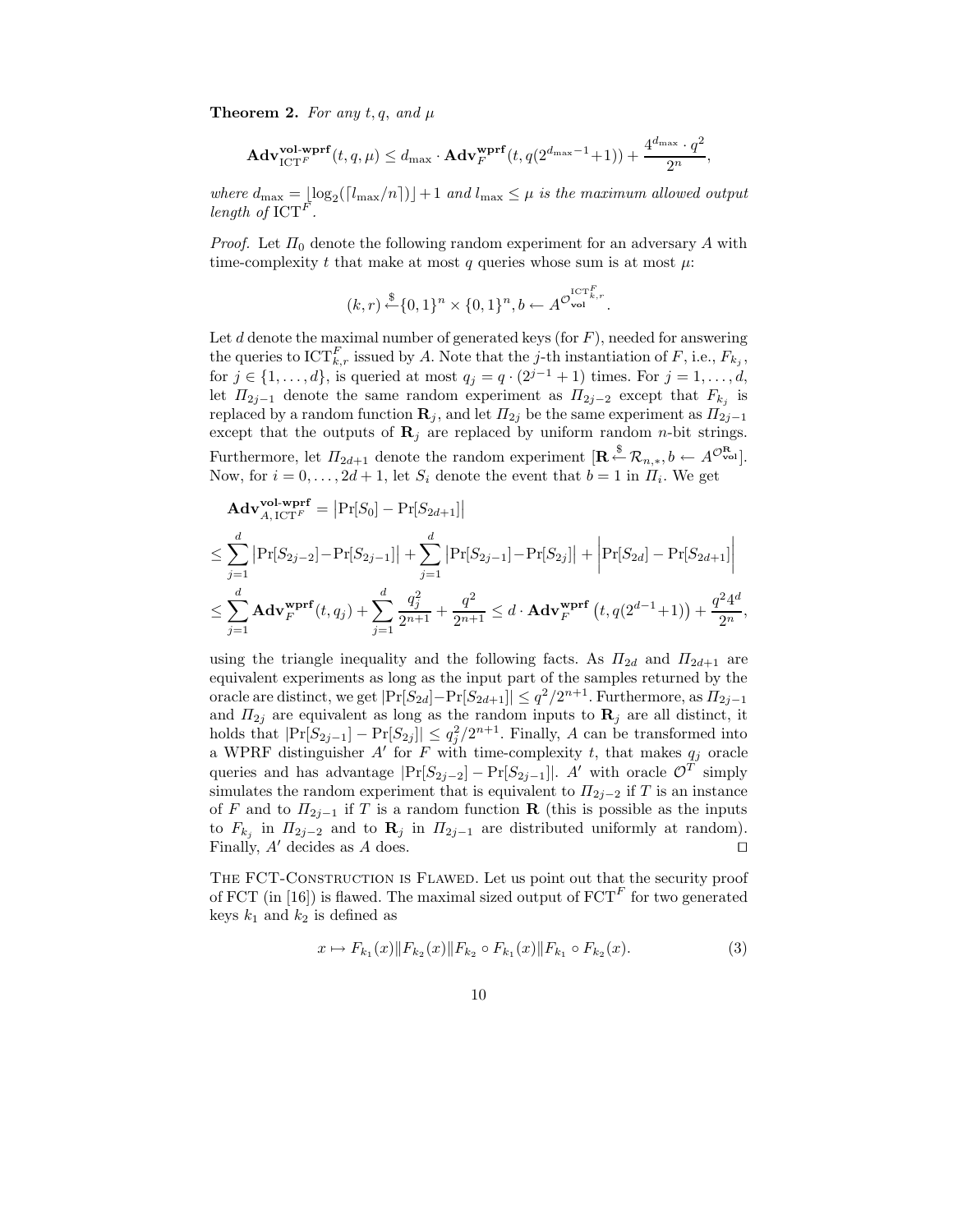Clearly, the construction is insecure for any WPRF  $F$  that commutes (i.e., for which  $F_{k_2} \circ F_{k_1}(x) = F_{k_1} \circ F_{k_2}(x)$  for all  $k_1, k_2$ , and x). As such WPRFs exist under the DDH assumption (see  $(1)$ ), a fix of the security proof would contradict the assumption and thus be a major breakthrough in number theory.<sup>11</sup>

Comparing ICT with other Constructions. The idea behind PRT of [8], ERT of [16], and ICT is to first generate keys  $k_1, \ldots, k_d$  from the initial key (and F) and then to derive the output blocks sequentially by invoking  $F_{k_i}$ , with  $i \in \{1, \ldots, d\}$ , to the input or a previously computed output block (see Fig. 1). ICT is superior to PRT and ERT for three reasons. First, the initial key of ICT is n bits (plus n bits that may be publicly known) versus  $3n$  bits for PRT and ERT. Second, ICT needs  $d-1$  invocations of F to generate the d keys  $k_1, \ldots, k_d$  whereas PRT and ERT needs  $2d-1$ . Third, the maximal output size using  $k_1, \ldots, k_d$  is  $(2^d-1)n$  for ICT, roughly  $(3^{\frac{d}{2}}-1)n$  for ERT, and roughly  $(2^{\frac{d}{2}+1}-2)n$  for PRT.<sup>12</sup> For all constructions, the keys needed for computing outputs of length bounded by some fixed value (say  $l_{\text{max}}$ ) can be pre-processed, such that one call of  $F$  is needed per output block. But whereas ICT needs to store say  $s \stackrel{\text{def}}{=} \lfloor \log_2(\lceil l_{\max}/n \rceil) \rfloor + 1$  keys, ERT and PRT store about  $\lceil 1.26s \rceil$  and 2s keys, respectively. The factor in front of the wprf-advantage in the security reduction reduces correspondingly, i.e., for s as defined above we roughly have

$$
\begin{array}{ll}\n\mathbf{Adv}_{\mathrm{ICT}^F}^{\mathbf{vol\text{-}wprf}}(t,q) \leq & s \cdot \mathbf{Adv}_{F}^{\mathbf{wprf}}(t,2^{s-1}q) + 4^sq^2/2^n \\
\mathbf{Adv}_{\mathrm{ERT}^F}^{\mathbf{vol\text{-}wprf}}(t,q) \leq & 1.26s \cdot \mathbf{Adv}_{F}^{\mathbf{wprf}}(t,2^{s-1}q/3) + 4^sq^2/(2^n \cdot 9) \\
\mathbf{Adv}_{\mathrm{ERT}^F}^{\mathbf{vol\text{-}wprf}}(t,q) \leq & 2s \cdot \mathbf{Adv}_{F}^{\mathbf{wprf}}(t,2^{s-1}q/4) + 4^sq^2/(2^n \cdot 16).\n\end{array}
$$

OPTIMALITY OF THE ICT-CONSTRUCTION. In  $[22]$ , it is shown that there is no black-box proof of the security for constructions that expands more than ICT (for any fixed number of generated keys). Here, we show something stronger for the constructions with log-time random access to output blocks, i.e., for the rather balanced constructions where the maximal length of the composition chains are in  $O(log(l))$  for output length l, namely that ICT is optimal within that class of constructions under the inverse DDH (IDDH) assumption [2].

To be more precise, note that – for  $l = 3n$  – the value  $\mathrm{ICT}_{k_1,r}^F(x, l)$  is derived by first computing  $k_2 = F_{k_1}(r)$  and then returning

$$
y := F_{k_1}(x) \| F_{k_2}(x) \| F_{k_2} \circ F_{k_1}(x).
$$

For  $l = 7n$ , an extra key  $k_3 = F_{k_2}(r)$  is derived and

$$
y||F_{k_3}(x)||F_{k_3} \circ F_{k_1}(x)||F_{k_3} \circ F_{k_2}(x)||F_{k_3} \circ F_{k_2} \circ F_{k_1}(x)
$$

is returned. A natural question is whether more can be output before a new key needs to be generated, i.e., for a fixed number of generated keys (say  $k_1$ ,  $k_2$ ,

<sup>&</sup>lt;sup>11</sup> However, information theoreticly (and even in Minicrypt, i.e., under the assumption that one-way functions exist but no public-key cryptography) (3) is secure [21, 22].

<sup>&</sup>lt;sup>12</sup> The latter two values are exact if d is even. Otherwise  $(2 \cdot 3^{\frac{d-1}{2}}-1)n$  and  $(3 \cdot 2^{\frac{d-1}{2}}-2)n$ are exact, respectively.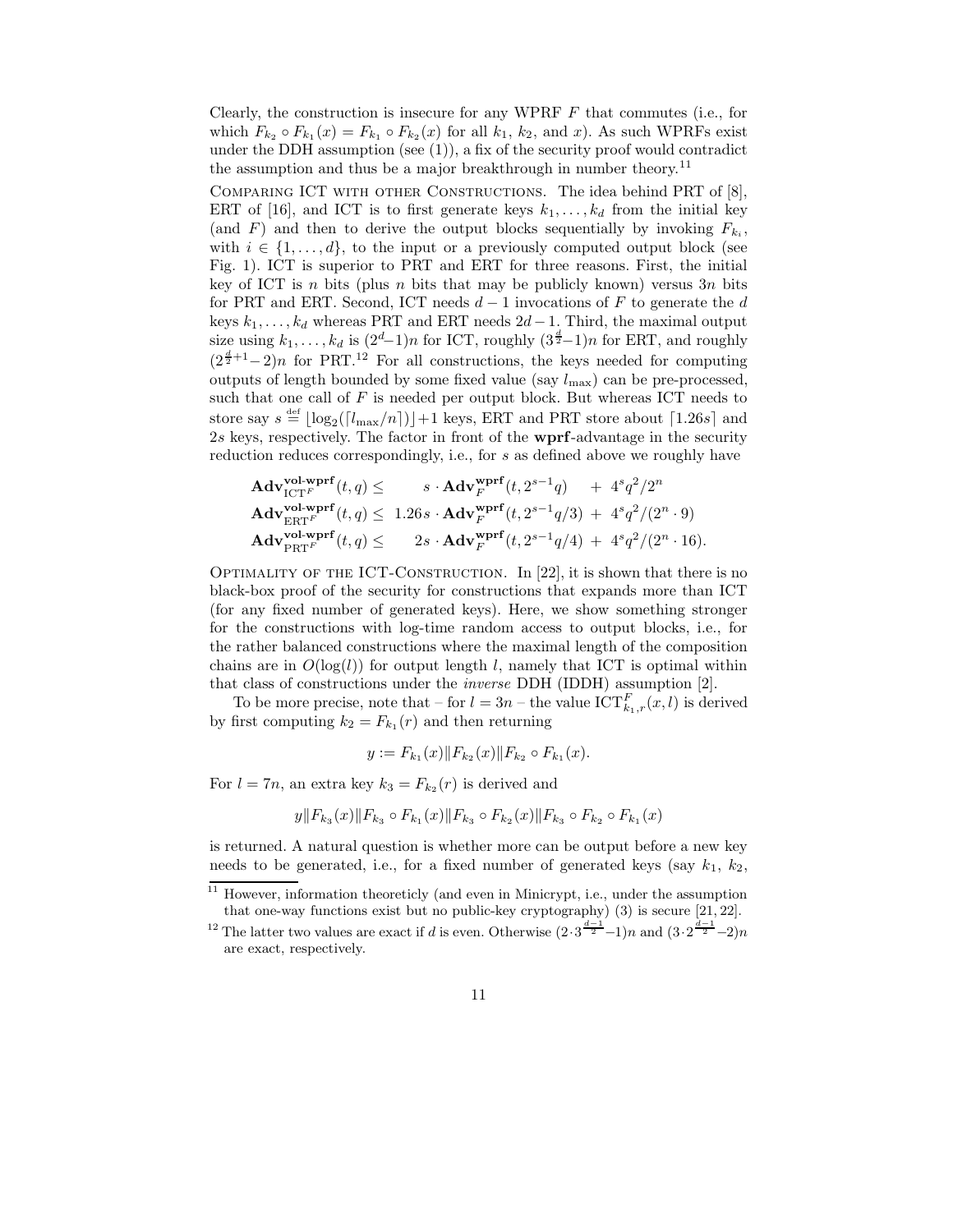and  $k_3$ ), can we output more than ICT<sup>F</sup> maximally can (i.e., more than 7n bits) by invoking the instantiations (i.e.,  $F_{k_1}, F_{k_2}, F_{k_3}$ ) one more time than ICT<sup>F</sup> does (i.e., 8 times instead of 7). The answer turns out to be "no" unless the IDDH assumption is false, since otherwise there is a WPRF  $F$ , described in  $(4)$ , which with high probability both commutes and is self inverse, i.e., for all  $k \neq k'$ 

$$
\Pr_x[F_k \circ F_{k'}(x) = F_{k'} \circ F_k(x)] \approx 1/4 \quad \text{ and } \quad \Pr_x[F_k \circ F_k(x) = x] \approx 1/2.
$$

If  $F$  is used and more is output at least two output blocks will (by the pigeonhole principle) have the same value with high probability (which is unlikely for a uniform random VOL-function). F is defined for a group  $\mathcal G$  of prime order  $\rho$  as

$$
F: \mathbb{Z}_{\rho} \times \mathcal{G} \to \mathcal{G} \quad \text{and} \quad F_k(x) \stackrel{\text{def}}{=} \begin{cases} x^k & \text{if } x \in P_1 \\ x^{k-1} & \text{if } x \in P_2 \end{cases},\tag{4}
$$

where  $k \cdot k^{-1} = 1 \pmod{p}$  and  $\{P_1, P_2\}$  is a partition of G in roughly equal sized sets (where we assume that it is efficient to decide whether  $x \in P_1$  or not). A proof that F is a WPRF if the IDDH assumption holds in  $\mathcal G$  is given in [14].

### 4 Applications

In this section, we optimize Damgård and Nielsen's CPA-secure encryption scheme (2) by using ICT instead of PRT. Then, we first make the scheme CCAsecure by applying IC and the well-known encrypt-then-MAC technique (actually we prove that what we call encrypt-then-WMAC does the job here), and, second, we make it non-adaptive CCA-secure by using a (fixed-input-length) WMAC for authenticating the auxiliary uniform randomness.

#### 4.1 Symmetric Encryption

A symmetric encryption scheme  $\mathcal{SE} = (E, D)$  consists of two efficient algorithms. The (randomized) encryption algorithm  $E$  maps a key k and a message  $m$  to a ciphertext  $c = E_k(m)$ , and the deterministic decryption algorithm D maps a key k and a ciphertext  $c = E_k(m)$  to the message  $m = D_k(c)$ . There are several notions for privacy and integrity of  $\mathcal{SE}$  (for an overview, we refer to [5, 13, 3]). We consider the IND-PX-CY notion (for  $X, Y \in \{0, 1, 2\}$ ), introduced in [13].

**Definition 1 (IND-PX-CY).** For an encryption scheme  $\mathcal{SE} = (E, D)$  (with message space M and keyspace K), the ind-px-cy-advantage of an adversary A (with  $x, y \in \{0, 1, 2\}$ ) is defined as follows (where  $\perp$  denotes no oracle):

$$
\mathbf{Adv}_{\mathcal{SE},A}^{\text{ind-px-cy}} \stackrel{\text{def}}{=} 2 \cdot \Pr \Big[ k \stackrel{\$}{\leftarrow} \mathcal{K}, (m_0, m_1) \leftarrow A^{\mathcal{O}_1, \mathcal{O}_2}, b \stackrel{\$}{\leftarrow} \{0, 1\}, c \leftarrow E_k(m_b), \hat{b} \leftarrow A^{\mathcal{O}'_1, \mathcal{O}'_2}(c) : \hat{b} = b \Big] - 1,
$$
\nwhere\n
$$
(\mathcal{O}_1, \mathcal{O}'_1) = \begin{cases} (\perp, \perp) & \text{if } x = 0 \\ (E_k, \perp) & \text{if } x = 1 \\ (E_k, E_k) & \text{if } x = 2 \end{cases}, \quad (\mathcal{O}_2, \mathcal{O}'_2) = \begin{cases} (\perp, \perp) & \text{if } y = 0 \\ (D_k, \perp) & \text{if } y = 1 \\ (D_k, D_k) & \text{if } y = 2 \end{cases},
$$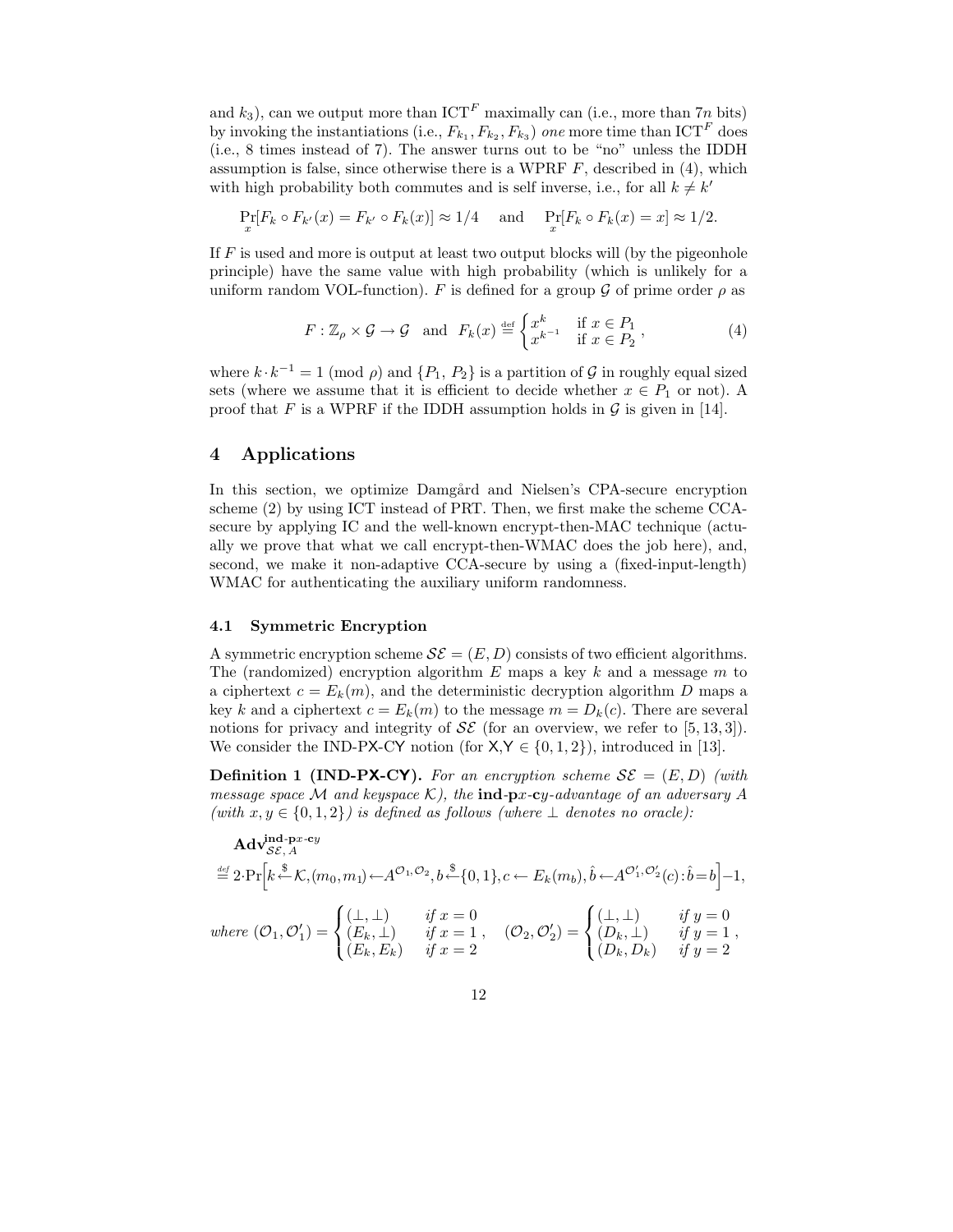$m_0, m_1 \in \mathcal{M}$  with  $|m_0| = |m_1|$ , and A does not query  $\mathcal{O}'_2$  with c. By maximizing over all A restricted to time-complexity t, at most  $q-1$  encryption queries of total length at most  $(\mu - |m_0|)$  bits, and q' decryption queries of total length at most  $\mu'$  bits, we let  $\mathbf{Adv}_{\mathcal{SE}}^{\mathbf{ind}\text{-}\mathbf{p}x\text{-}\mathbf{c}y}(t,q,\mu,q',\mu') \stackrel{\text{\tiny def}}{=} \max_{A} {\mathbf{Adv}_{\mathcal{SE},A}^{\mathbf{ind}\text{-}\mathbf{p}x\text{-}\mathbf{c}y}}$  (where one typically drops the parameters  $(q', \mu')$  if  $y = 0$ ).

The IND-P2-C0, IND-P2-C2, and IND-P1-C1 notions are often referred to as IND-CPA, (adaptive) IND-CCA, and non-adaptive IND-CCA, respectively.

The integrity of ciphertext (INT-CTXT) [5] notion formalizes an adversary's inability – given access to an encryption oracle – to create a new valid ciphertext:

**Definition 2 (INT-CTXT).** For  $\mathcal{SE} = (E, D)$  (with message space M and key space  $\mathcal{K}$ ), let  $D_k^*$  denote an algorithm that on input c outputs 1 iff c is a valid ciphertext under the key k, i.e., there exists  $m \in \mathcal{M}$  such that  $D_k(c) = m$ .

$$
\mathbf{Adv}_{\mathcal{SE},A}^{\mathbf{int}\text{-}\mathbf{ctxt}\stackrel{def}{=} }\Pr\bigg[k\stackrel{\$}{\leftarrow}\mathcal{K},A^{E_k,D_k^*},b\stackrel{def}{=}\begin{cases}1 & \text{if }\exists i\,\,\forall j:D_k^*(y_i)=1 \land y_i \neq c_j\\0 & otherwise\end{cases}:b=1\bigg],
$$

where  $c_1, \ldots, c_q$  denote the outputs from  $E_k$  and  $y_1, \ldots, y_{q'}$  denote A's queries to  $D_k^*$ . By maximizing over all A with time-complexity t, that makes at most  $q$ queries to  $E_k$  of total length at most  $\mu$  bits, and at most  $q'$  queries to  $D_k^*$  of total length at most  $\mu'$  bits, we let  $\mathbf{Adv}_{\mathcal{SE}}^{\mathbf{int}-\mathbf{ctxt}}(t, q, \mu, q', \mu') \stackrel{\text{def}}{=} \max_A \{ \mathbf{Adv}_{\mathcal{SE}, A}^{\mathbf{int}-\mathbf{ctxt}} \}.$ 

### 4.2 A CPA-Secure Encryption Scheme

In [8], Damgård and Nielsen introduced an IND-P2-C0-secure encryption scheme based on any VOL-WPRF  $V : \{0,1\}^n \times \{0,1\}^n \times \mathbb{N} \to \{0,1\}^*$ . To be precise, their encryption scheme  $\mathcal{SE}_1$  is defined by encrypting a message  $m \in \{0,1\}^*$ , under the key  $k \in \{0,1\}^{\kappa}$  and some auxiliary uniform randomness  $r \in \{0,1\}^n$  as

$$
(k, r, m) \mapsto (r, V_k(r, |m|) \oplus m). \tag{S\mathcal{E}_1} \tag{5}
$$

The following proposition originates from [8]. We give the proof for completeness.

**Proposition 1.** For any t, q, and  $\mu$ 

$$
\mathbf{Adv}_{\mathcal{SE}_1}^{\mathbf{ind}\text{-}\mathbf{p2}\text{-}\mathbf{c0}}(t,q,\mu) \leq 2 \cdot \mathbf{Adv}_{V}^{\mathbf{vol}\text{-}\mathbf{wprf}}(t,q,\mu) + \frac{q-1}{2^{n-1}}.
$$

*Proof.* For  $\mathcal{SE}_1 = (E, D)$ , let  $\Pi_0$  denote the IND-P2-C0 random experiment

$$
k \stackrel{\$}{\leftarrow} \{0,1\}^{\kappa}, (x_0, x_1) \leftarrow A^{E_k}, b \stackrel{\$}{\leftarrow} \{0,1\}, y \leftarrow E_k(x_b), \hat{b} \leftarrow A^{E_k}(y),
$$

where A is any adversary with resources  $(t, q, \mu)$ . Furthermore, let  $\Pi_1$  be the same experiment as  $\Pi_0$ , except that  $V_k$  is replaced by a uniform random VOLfunction  $\mathbf{R}_{n,*}$ . Let  $\Pi_2$  be the same experiment as  $\Pi_1$ , except that the input y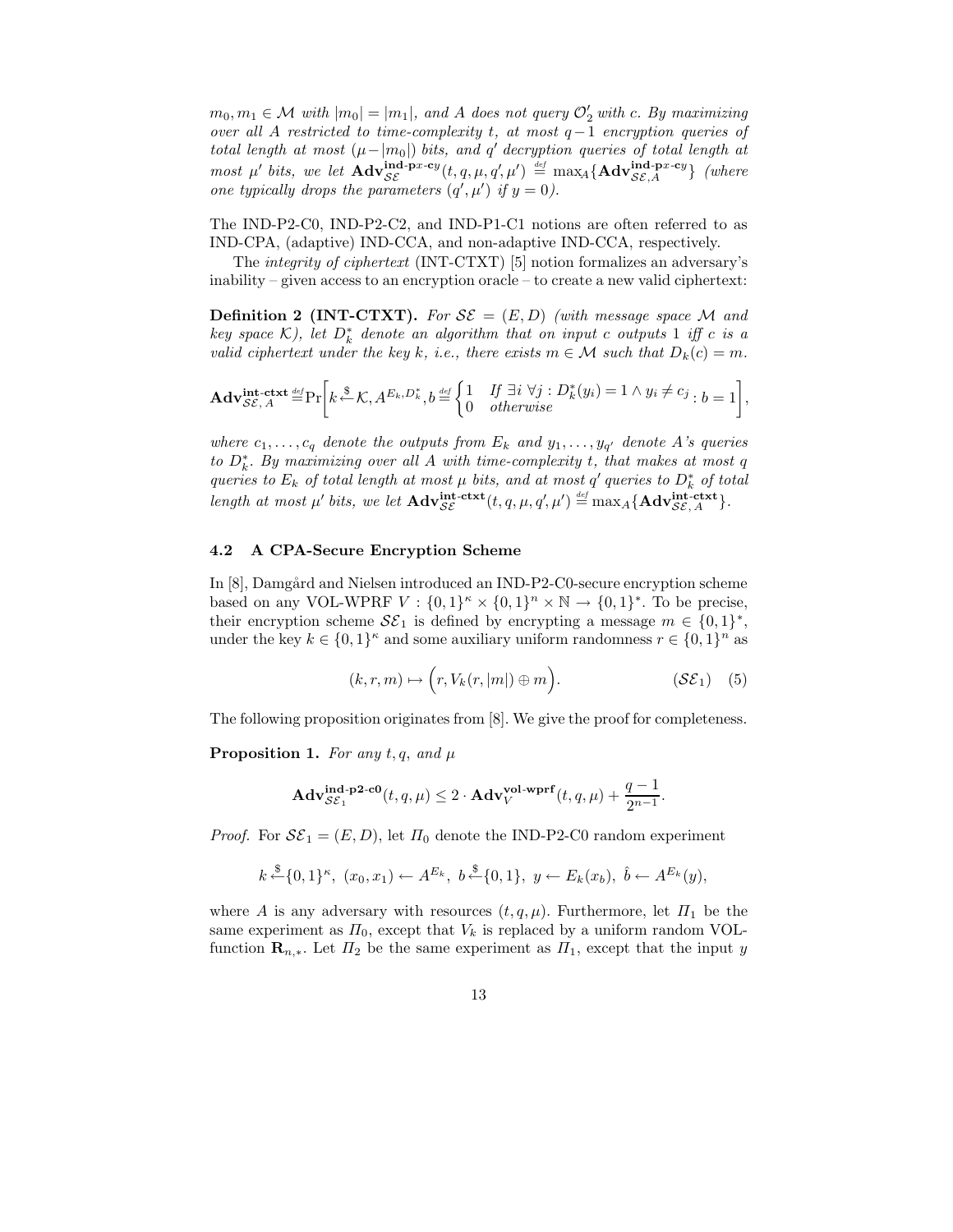to the adversary is replaced by a truly random string  $y'$  (of length  $|y|$ ). For  $i = 0, 1, 2$ , let  $S_i$  denote the event that  $\hat{b} = b$  in experiment  $\Pi_i$ . Then

$$
\mathbf{Adv}_{\mathcal{SE}_{1},A}^{\mathbf{ind}\text{-}\mathbf{p2}\text{-}\mathbf{c0}} \stackrel{\text{def}}{=} 2 \cdot \Pr[S_0] - 1 = 2 \cdot \Pr[S_2] - 1 + 2 \cdot \sum_{i=0}^{1} (\Pr[S_i] - \Pr[S_{i+1}])
$$
  

$$
\leq 2 \cdot \frac{1}{2} - 1 + 2 \cdot \mathbf{Adv}_{V}^{\mathbf{vol}\text{-}\mathbf{wprf}}(t, q, \mu) + 2 \cdot \frac{q-1}{2^n},
$$

where the inequality follows from the following three facts. First, A can be transformed into VOL-WPRF distinguisher  $A'$  for V with advantage  $Pr[S_0] - Pr[S_1]$ and resources  $(t, q, \mu)$ . A' with oracle T simply simulates the experiment  $\Pi_0$  if T is an instance of V and  $\Pi_1$  if T is a uniform random VOL-function **R** (this is possible as the inputs to  $V_k$  in  $\Pi_0$  and to  $\mathbf{R}_{n,*}$  in  $\Pi_1$  are distributed uniformly at random), and then  $A'$  returns whatever A does. Second,  $\Pi_1$  and  $\Pi_2$  are equivalent experiments as long as the random input to  $\mathbf{R}_{n,*}$  in the computation of y is different from the other random inputs to  $\mathbf{R}_{n,*}$ , an event upper bounded by  $(q-1)/2^n$ . Third, Pr[S<sub>2</sub>] = 1/2 since b is independent of y.

Remark 2. Given the strong optimality arguments for ICT, it is clear that (2) is optimal when ICT is used (instead of PRT) unless a significantly different approach for range extension of WPRFs is invented.

#### 4.3 A CCA-Secure Encryption Scheme

The well-known encrypt-then-MAC method is a general technique for constructing an INT-CTXT- and IND-P2-C2-secure encryption scheme from any IND-P2-C0-secure encryption scheme  $S\mathcal{E} = (Enc, Dec)$  and any VIL-MAC W. The idea is to simply encrypt with Enc and then authenticate the ciphertext using W [15, 5]. Here, we note that for the IND-P2-C0-secure scheme  $S\mathcal{E}_1$  based on any VOL-WPRF  $V : \{0,1\}^{\kappa_1} \times \{0,1\}^n \times \mathbb{N} \to \{0,1\}^*$ , it is sufficient if  $W$ :  $\{0,1\}^{\kappa_2}\times\{0,1\}^* \to \{0,1\}^{\ell}$  is a VIL-WMAC (as the ciphertexts of  $\mathcal{SE}_1$  are pseudorandom). To be precise, the scheme  $\mathcal{SE}_2$ , defined by encrypting  $m \in \{0,1\}^*$ under a key  $(k_1, k_2) \in \{0, 1\}^{\kappa_1} \times \{0, 1\}^{\kappa_2}$  and auxiliary uniform randomness  $r \in \{0,1\}^n$  as

$$
((k_1, k_2), r, m) \mapsto \left(r, \underbrace{V_{k_1}(r, |m|) \oplus m}_{c}, W_{k_2}(r||c)\right), \quad (\mathcal{SE}_2) \quad (6)
$$

is IND-P2-C2 secure if  $V$  is a VIL-WPRF and  $W$  is a VIL-WMAC:

**Theorem 3.** For any  $t, q, \mu, q'$ , and  $\mu'$ 

$$
\begin{aligned} \mathbf{Adv}_{\mathcal{SE}_{2}}^{\mathbf{int}\text{-}\mathbf{ctxt}}(t,q,\mu,q',\mu') &\leq \min\left\{ q'\cdot \mathbf{Adv}_{W}^{\mathbf{vil}\text{-}\mathbf{mac}}(t,q,\mu+qn+\mu'), \right. \\ \mathbf{Adv}_{V}^{\mathbf{vol}\text{-}\mathbf{wprf}}(t,q,\mu) &+ \frac{q^{2}}{2^{n+1}}+q'\cdot \mathbf{Adv}_{W}^{\mathbf{vil}\text{-}\mathbf{wmac}}(t,q,\mu+qn+\mu')\right\} \\ \mathbf{Adv}_{\mathcal{SE}_{2}}^{\mathbf{ind}\text{-}\mathbf{p2}\text{-}\mathbf{c2}}(t,q,\mu,q',\mu') &\leq 2\,\mathbf{Adv}_{\mathcal{SE}_{2}}^{\mathbf{int}\text{-}\mathbf{ctxt}}(t,q,\mu,q',\mu') + \mathbf{Adv}_{\mathcal{SE}_{1}}^{\mathbf{ind}\text{-}\mathbf{p2}\text{-}\mathbf{co}}(t,q,\mu). \end{aligned}
$$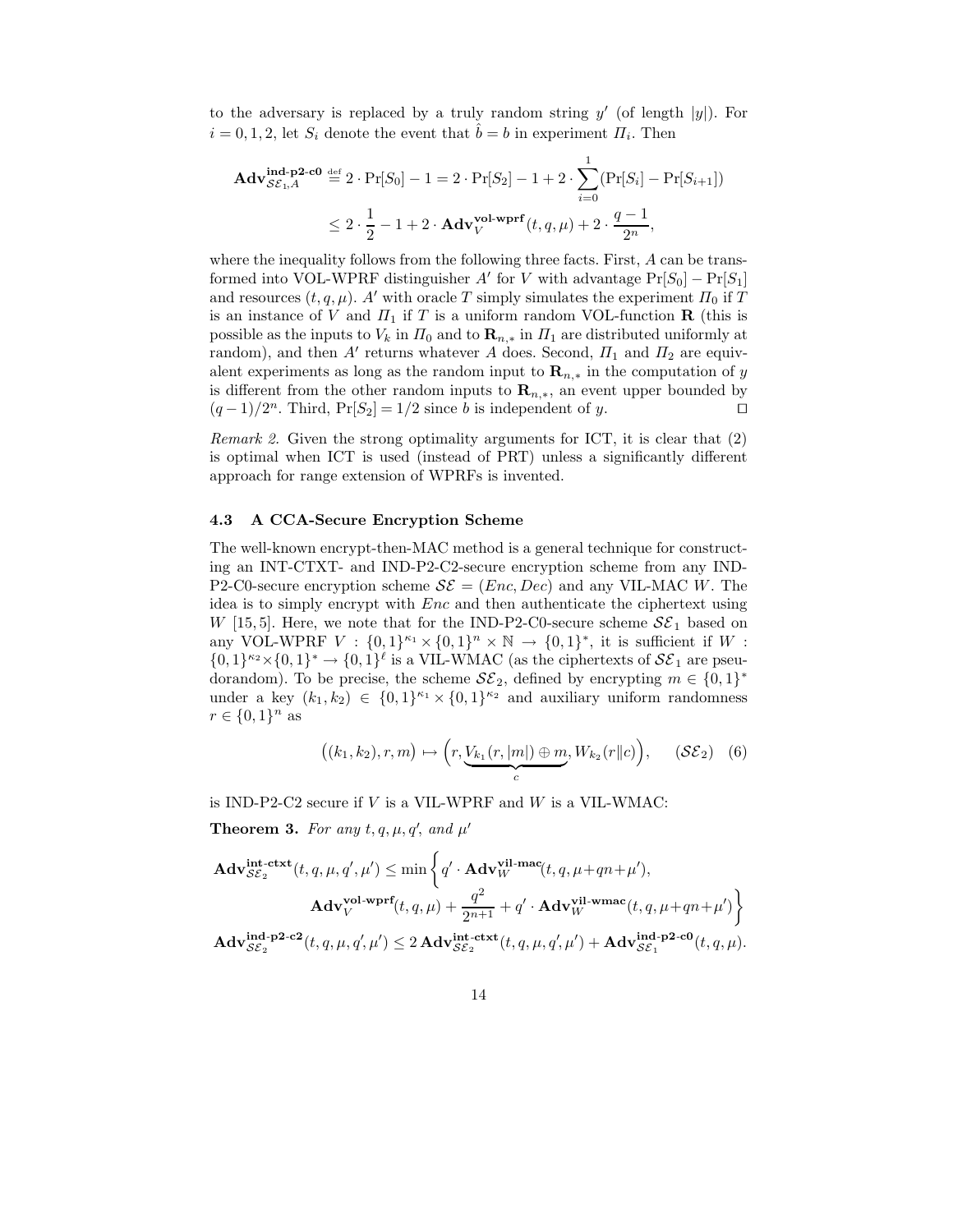Proof. The proof of the first inequality consists of two parts. For the first part, i.e.,  $\mathbf{Adv}_{\mathcal{SE}_2}^{\mathbf{int}-\mathbf{ctxt}}(t, q, \mu, q', \mu') \leq q' \cdot \mathbf{Adv}_{W}^{\mathbf{vil-mac}}(t, q, \mu + qn + \mu'),$  we refer to [5]. For the second part, let  $\Pi_0$  denote the INT-CTXT random experiment

$$
(k_1,k_2)\mathop{\stackrel{\$}}{\leftarrow} \{0,1\}^{\kappa_1}\times \{0,1\}^{\kappa_2},\ A^{E_{k_1,k_2},D_{k_1,k_2}^*}
$$

for  $\mathcal{SE}_2 = (E, D)$  and any adversary A with resources  $(t, q, \mu, q', \mu')$ . Furthermore, let  $\Pi_1$  be defined as  $\Pi_0$  except that  $V_{k_1}$  has been replaced by a uniform random VOL-function  $\mathbf{R}_{n,*}$  and let  $\Pi_2$  be defined as  $\Pi_1$  except that the output of  $\mathbf{R}_{n,*}$  is replaced by a truly random string (no matter of the input). For  $i = 0, 1, 2$ , let  $\mathcal{E}_i$  denote the event that  $D_{k_1,k_2}^*$  outputs 1 in  $\Pi_i$ . Then

$$
\mathbf{Adv}_{\mathcal{SE}_2,A}^{\mathbf{int}\text{-}\mathbf{ctxt}} \stackrel{\text{def}}{=} \Pr[\mathcal{E}_0] = \left(\Pr[\mathcal{E}_0] - \Pr[\mathcal{E}_1]\right) + \left(\Pr[\mathcal{E}_1] - \Pr[\mathcal{E}_2]\right) + \Pr[\mathcal{E}_2]
$$
\n
$$
\leq \mathbf{Adv}_{V}^{\mathbf{vol}\text{-}\mathbf{wprf}}(t, q, \mu) + \frac{(q-1)q}{2^{n+1}} + q' \cdot \mathbf{Adv}_{W}^{\mathbf{vil}\text{-}\mathbf{wmac}}(t, q, \mu + qn + \mu'),
$$

due to the following three facts. First,  $A$  implies a VOL-WPRF distinguisher  $A'$ for V with advantage  $\Pr[\mathcal{E}_0] - \Pr[\mathcal{E}_1]$  and resources  $(t, q, \mu)$ . A' with oracle T simply simulates  $\Pi_0$  if T is an instance of V and  $\Pi_1$  if T is a uniform random VOL-function **R** (this is possible as the inputs to  $V_{k_1}$  in  $\Pi_0$  and to  $\mathbf{R}_{n,*}$  in  $\Pi_1$ are distributed uniformly at random), and then  $A'$  outputs 1 if and only if  $A$  is successful. Second,  $\Pi_1$  and  $\Pi_2$  are equivalent experiments unless the auxiliary random r-values returned by the encryption oracle are not all distinct, an event upper bounded by  $q(q-1)/2^{n+1}$ . Third, from A we can construct a VIL-WMACforger  $A''$  for W with advantage  $Pr[\mathcal{E}_2]/q'$  and resources  $(t, q, \mu + q\mu + \mu')$ .  $A''$ simply picks a random element  $i \in \{1, \ldots, q'\}$  and starts simulating  $\Pi_2$  – except for invoking  $D^*_{k_1,k_2}$  on A's queries – by using its own oracle in place of  $W_{k_2}$  (this is possible as all inputs to  $W_{k_2}$  in  $\Pi_2$  are distributed uniformly at random). However, once A makes its *i*-th query to  $D^*_{k_1,k_2}$  (if at all), A'' stops the simulation and returns it as its forgery.

For proving the second inequality, let  $\Pi_0'$  denote the IND-P2-C2 experiment

$$
(k_1, k_2) \stackrel{\$}{\leftarrow} \{0, 1\}^{\kappa_1} \times \{0, 1\}^{\kappa_2},
$$
  

$$
(x_0, x_1) \leftarrow A^{E_{k_1, k_2}, D_{k_1, k_2}}, b \stackrel{\$}{\leftarrow} \{0, 1\}, y \leftarrow E_{k_1, k_2}(x_b), \hat{b} \leftarrow A^{E_{k_1, k_2}, D_{k_1, k_2}}(y),
$$

for  $\mathcal{SE}_2 = (E, D)$  and any adversary A with resources  $(t, q, \mu, q', \mu')$ . Without loss of generality, we assume that A does not query  $D_{k_1,k_2}$  with an output from  $E_{k_1,k_2}$ . Let  $\Pi'_1$  be the same experiment as  $\Pi'_0$ , except that all queries to  $D_{k_1,k_2}$  are rejected. Moreover, for  $i = 0, 1$ , let  $S_i$  denote the event that  $\hat{b} = b$  in  $\Pi'_i$ . Then

$$
\mathbf{Adv}_{\mathcal{SE}_2,A}^{\mathbf{ind}\text{-}\mathbf{p2}\text{-}\mathbf{c2}} \stackrel{\text{def}}{=} 2 \cdot \Pr[S_0] - 1 = 2 \cdot \left( \Pr[S_0] - \Pr[S_1] \right) + 2 \cdot \Pr[S_1] - 1
$$
  

$$
\leq 2 \cdot \Pr[\mathcal{E}] + \mathbf{Adv}_{\mathcal{SE}_2}^{\mathbf{ind}\text{-}\mathbf{p2}\text{-}\mathbf{c0}}(t, q, \mu) \leq 2 \cdot \Pr[\mathcal{E}] + \mathbf{Adv}_{\mathcal{SE}_1}^{\mathbf{ind}\text{-}\mathbf{p2}\text{-}\mathbf{c0}}(t, q, \mu),
$$

where  $\mathcal E$  denotes the event that a query to  $D_{k_1,k_2}$  in  $\Pi'_1$  (or  $\Pi'_0$ ) is a valid ciphertext. The first inequality follows from the the fact that  $\Pi_0'$  and  $\Pi_1'$  are equivalent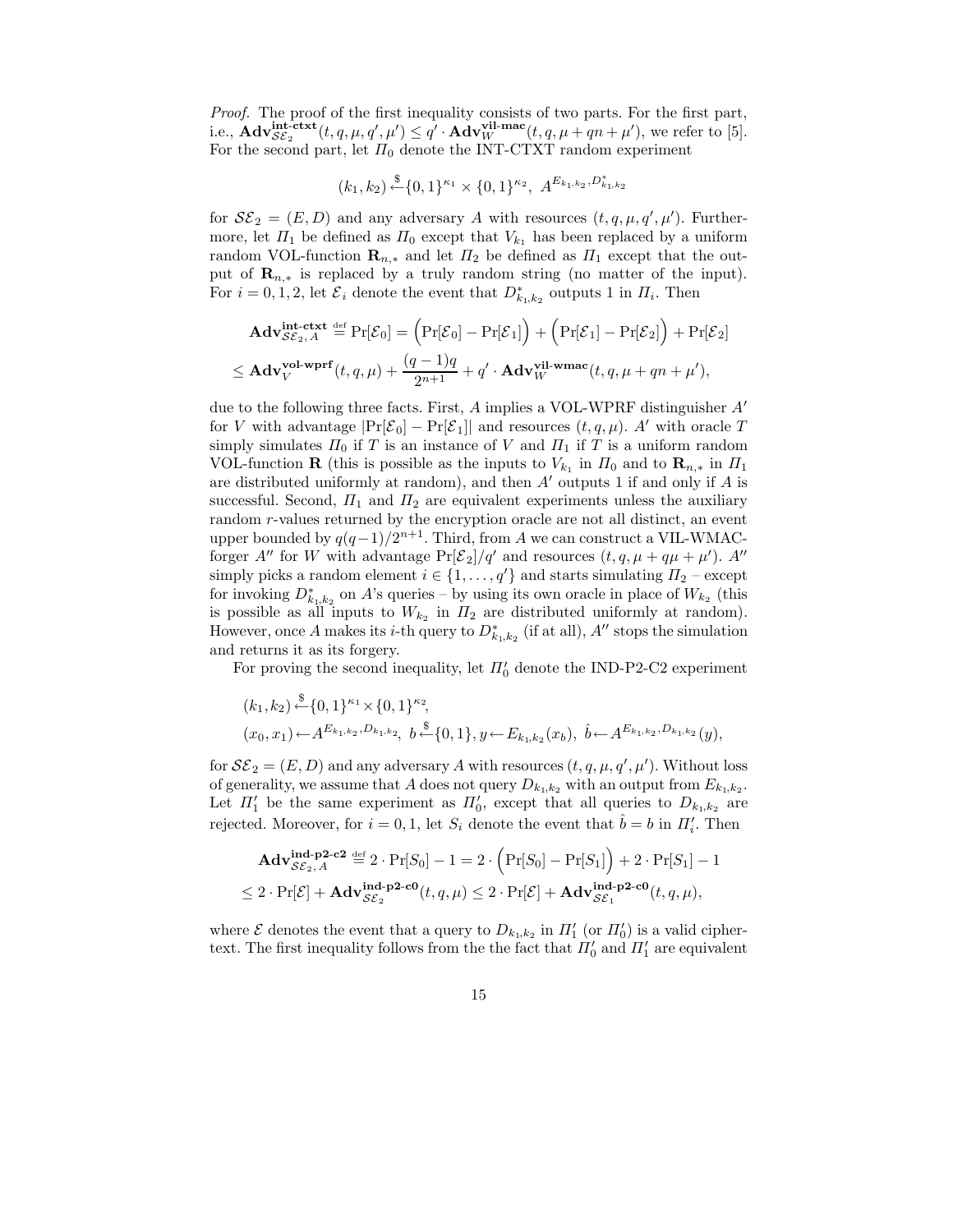experiments unless  $\mathcal E$  occurs, and that  $\Pi_1'$  is equivalent to the corresponding IND-P2-C0 experiment for  $\mathcal{SE}_2$  (in which the VIL-WMAC is superfluous by Proposition 1). It remains to show that

$$
\Pr[\mathcal{E}] \le \mathbf{Adv}_{\mathcal{SE}_2}^{\mathbf{int-ctxt}}(t, q, \mu, q', \mu').
$$

This is the case as A can trivially be transformed into a INT-CTXT adversary  $A^{\prime\prime\prime}$  (for  $\mathcal{SE}_2$ ) using the same resources and having advantage Pr[ $\mathcal{E}$ ].  $A^{\prime\prime\prime}$ simply runs A, by answering its encryption queries with its own encryption oracle and rejecting all decryption queries. In addition,  $A^{\prime\prime\prime}$  forwards A's decryption queries to its  $D^*$  oracle. If A presents its challenge input  $(m_0, m_1)$ , A<sup>*m*</sup> flips a coin b, queries its encryption oracle with  $m_b$ , and returns the result to A.  $\Box$ 

Remark 3. The above result leads to an interesting open question for further research, namely, how efficient constructions are there of a VIL-WMAC W based on any WPRF  $F$ . One approach – for constructing  $W$  – would be to first transform F into the PRF  $IC^F : \{0,1\}^{3n} \times \{0,1\}^N \to \{0,1\}^n$  (see Sect. 3.1) and then apply the following rather standard method  $[25, 23, 6]$  for constructing a VIL-MAC (and thus also a VIL-WMAC) from any PRF. Simply hash the message using an  $\varepsilon$ -almost universal (AU) hash function  $H:\mathcal{K}\times\{0,1\}^*\to\{0,1\}^N$ (i.e., for all distinct  $m, m' \in \{0, 1\}^*$ ,  $Pr[k' \leftarrow K : H_{k'}(m) = H_{k'}(m')] \leq \varepsilon$  [24]) and then apply  $IC^F$  to the result:  $W_{k,k'}(x) \stackrel{\text{def}}{=} IC^F_k \circ H_{k'}(x)$ .<sup>13</sup> This method is appealing since H exists unconditionally and  $IC<sup>F</sup>$  is invoked on "short" inputs (of size N). There are  $2^{1-N}$ -AU hash functions, with 5N-bit key size and maximal input length  $2^N$ , that should do for most practical applications (see [25]).

*Remark 4.* By combining (6) with  $V = ICT^F$  and a W (as defined above), we get a CCA-secure encryption scheme from any WPRF  $F$ . In [8], Damgård and Nielsen also proposed to use the encrypt-then-MAC method for achieving CCAsecurity of  $S\mathcal{E}_1$ . However, their approach for constructing the VIL-MAC from any WPRF introduces a too large overhead for the solution to be practical. The number of applications of the WPRF per evaluation is in the order of the message length. The approach we give in Remark 3 is more efficient using at most  $N$  applications of the WPRF independently of the message length, where typically  $N \ll n$  (recall that n is the block length of F). Whereas this additive overhead is of little concern for "long" messages, it is an open problem whether it can be improved for "short" messages.

#### 4.4 A Non-Adaptive CCA-Secure Encryption Scheme

To achieve IND-P2-C1-security of  $\mathcal{SE}_1$ , we note that it is sufficient to WMAC the auxiliary randomness r. This has the advantage (over  $\mathcal{SE}_2$ ) that the WMAC does not need to have VIL. To be precise, for  $V : \{0,1\}^{\kappa_1} \times \{0,1\}^n \times \mathbb{N} \to \{0,1\}^*$  and  $W: \{0,1\}^{\kappa_2} \times \{0,1\}^n \to \{0,1\}^{\ell}$ , let  $\mathcal{SE}_3$  denote the encryption scheme defined

<sup>&</sup>lt;sup>13</sup> For any  $Q: \mathcal{K}' \times \{0,1\}^N \to \{0,1\}^n$  and  $\epsilon$ -AU hash function  $H: \mathcal{K} \times \{0,1\}^* \to \{0,1\}^N$ ,  $\mathbf{Adv}_{Q \circ H}^{\mathbf{vil-mac}}(t, q, \mu) \leq \mathbf{Adv}_{Q}^{\mathbf{prf}}(t, q) + q(q-1)\varepsilon/2 + 1/2^{n} \text{ (see [6]).}$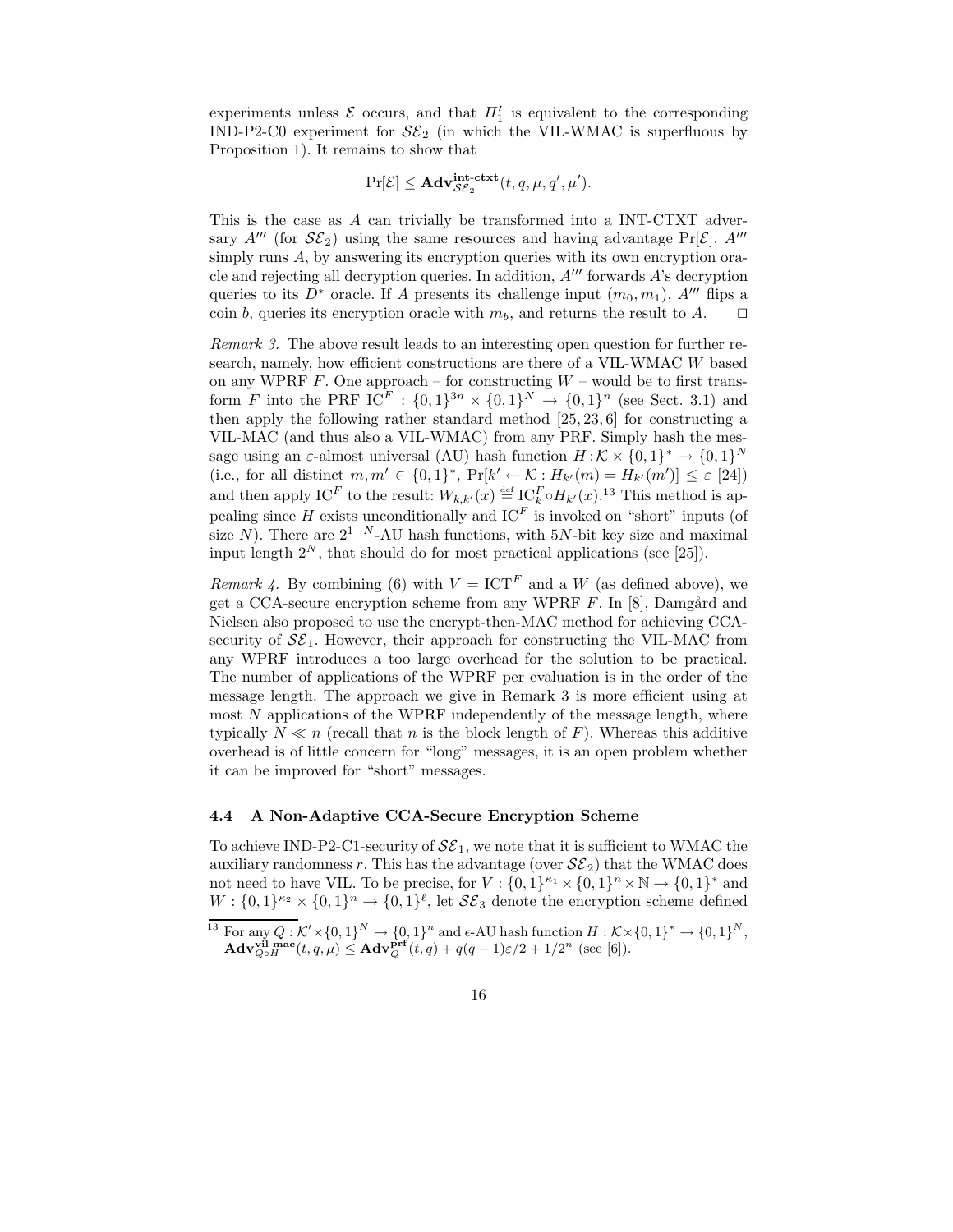by encrypting a message  $m \in \{0,1\}^*$  under the key  $(k_1, k_2) \in \{0,1\}^{\kappa_1} \times \{0,1\}^{\kappa_2}$ and some auxiliary uniform random string  $r \in \{0,1\}^n$  as

$$
((k_1, k_2), r, m) \mapsto \Big( r, V_{k_1}(r, |m|) \oplus m, W_{k_2}(r) \Big). \qquad (\mathcal{SE}_3) \quad (7)
$$

**Theorem 4.** For any  $t, q, \mu, q'$ , and  $\mu'$ 

$$
\mathbf{Adv}_{\mathcal{SE}_{3}}^{\mathbf{ind}\text{-}\mathbf{p2}\text{-}\mathbf{c1}}(t,q,\mu,q',\mu') \leq 2 \cdot q' \cdot \mathbf{Adv}_{W}^{\mathbf{wmac}}(t,q) + \mathbf{Adv}_{\mathcal{SE}_{1}}^{\mathbf{ind}\text{-}\mathbf{p2}\text{-}\mathbf{c0}}(t,q,\mu+q\mu').
$$

*Proof.* For  $S\mathcal{E}_3 = (E, D)$ , let  $\Pi_0$  denote the IND-P2-C1 random experiment for any adversary A with resources  $(t, q, \mu, q', \mu')$ , i.e.,

$$
(k_1, k_2) \stackrel{\$}{\leftarrow} \{0, 1\}^{\kappa_1} \times \{0, 1\}^{\kappa_2},
$$
  

$$
(x_0, x_1) \leftarrow A^{E_{k_1, k_2}, D_{k_1, k_2}}, b \stackrel{\$}{\leftarrow} \{0, 1\}, y \leftarrow E_{k_1, k_2}(x_b), \hat{b} \leftarrow A^{E_{k_1, k_2}}(y).
$$

Let  $\Pi_1$  be the same same random experiment as  $\Pi_0$  except for replacing A with an adversary  $B$  (described next) that has the same advantage as  $A$  and does not issue any query to  $D_{k_1,k_2}$  for which the auxiliary random part is the same as for a ciphertext returned previously by  $E_{k_1,k_2}$ . To be precise, let  $\ell_{\max}$ denote the maximal length of the second input part of the decryption queries issued by A (clearly  $\ell_{\max} < \mu'$ ). The adversary B simply runs A and for each encryption query m issued by  $A, B$  appends zeroes such that it is of length  $l_{\text{max}}$ , i.e.,  $m' := m||0^{\ell_{\max}-|m|}$ , and then queries the encryption oracle with  $m'$ . On output  $(r, c', w)$  from the encryption oracle, B returns  $(r, c'[1, |m|], w)$  to A (and stores  $(m', (r, c', w))$  in a look-up table). If A queries some decryption query, say  $(r, c, w')$ , for which r occurs in the look-up table as  $(m', (r, c', w))$ , B returns  $c \oplus c'[1, |c|] \oplus m'[1, |c|]$  if  $w = w'$  and otherwise rejects. When A presents its challenge input  $(m_0, m_1)$ , B flips a coin b, queries its encryption oracle with  $m_b$ , and returns the result to A. Finally, B decides as A does. Further, let  $\Pi_2$  be the same experiment as  $\Pi_1$  except that all queries to  $D_{k_1,k_2}$  are rejected.

Moreover, for  $i = 0, 1$ , let  $S_i$  denote the event that  $\hat{b} = b$  in  $\Pi_i$ . Then

$$
\mathbf{Adv}_{\mathcal{SE}_3,A}^{\mathbf{ind}\text{-}\mathbf{p2}\text{-}\mathbf{cl}} \stackrel{\text{def}}{=} 2 \cdot \Pr[S_0] - 1 = 2 \cdot \Pr[S_2] - 1 + 2 \cdot \sum_{i=0}^{1} \left( \Pr[S_i] - \Pr[S_{i+1}] \right)
$$
  

$$
\leq \mathbf{Adv}_{\mathcal{SE}_3}^{\mathbf{ind}\text{-}\mathbf{p2}\text{-}\mathbf{cl}}(t, q, \mu + q\mu') + 2 \cdot \Pr[\mathcal{E}] \leq \mathbf{Adv}_{\mathcal{SE}_1}^{\mathbf{ind}\text{-}\mathbf{p2}\text{-}\mathbf{cl}}(t, q, \mu + q\mu') + 2 \cdot \Pr[\mathcal{E}],
$$

by the following three facts. First,  $Pr[S_0] = Pr[S_1]$  as B decides as A does. Second,  $\Pi_1$  and  $\Pi_2$  are equivalent experiments unless the event  $\mathcal E$  occurs that B queries a valid ciphertext to its decryption oracle. It follows that

$$
\Pr[S_1] - \Pr[S_2] \le \Pr[\mathcal{E}] \le q' \cdot \mathbf{Adv}_{W}^{\mathbf{wmac}}(t, q),
$$

as  $B$  can be transformed to the following forger  $B'$  for W with advantage at least  $Pr[\mathcal{E}]/q'$ . B' simply picks a random  $i \in \{1, ..., q'\}$  and starts running B, answering its encryption queries with help of its own oracle and the decryption queries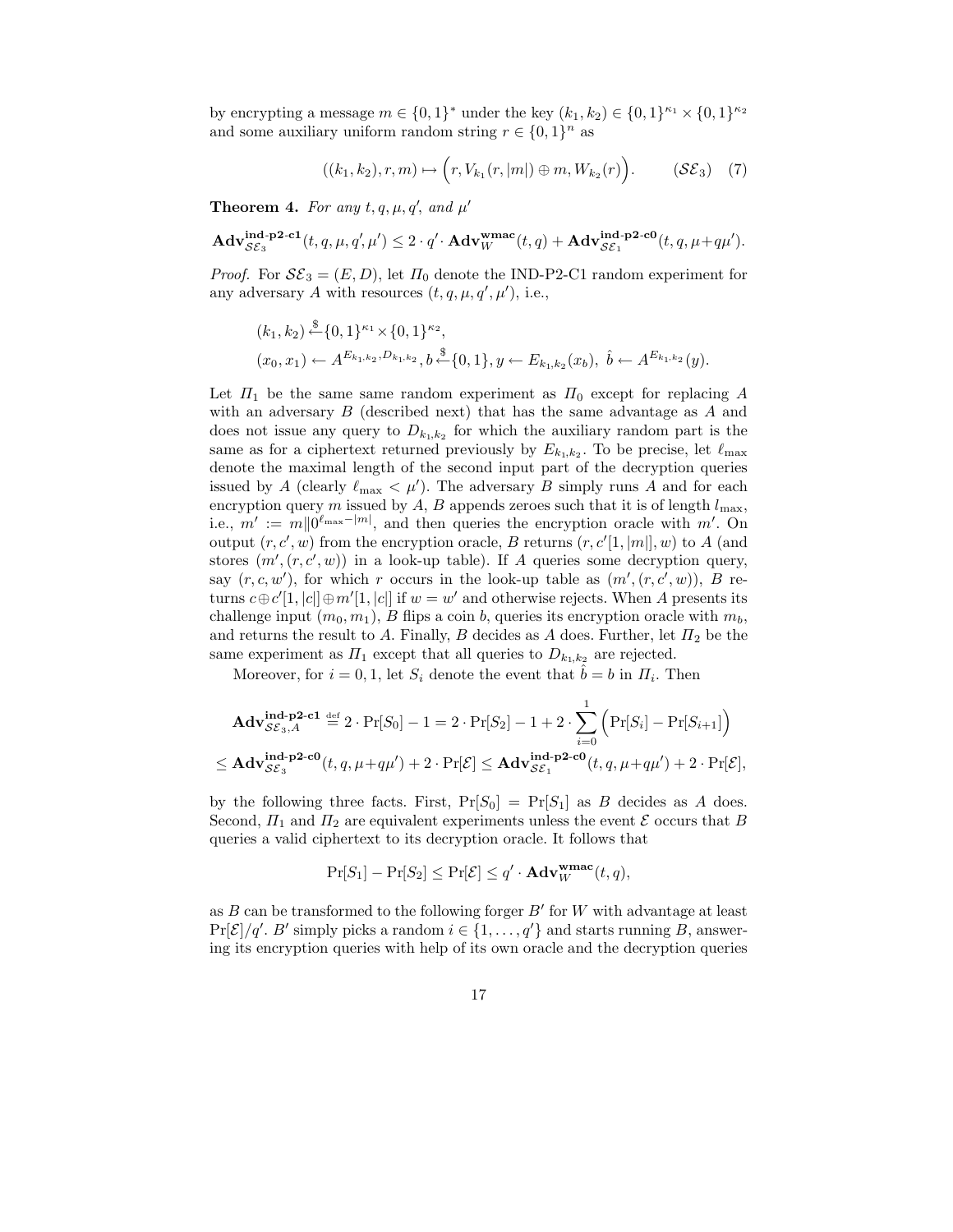by rejection. When B (if at all) issues its *i*-th decryption query  $(r_i, c_i, w_i)$ , B' returns  $(r_i, w_i)$  as its forgery (without making any extra calls to its encryption oracle). Third,  $\Pi_2$  corresponds to the IND-P2-C0 experiment (in which the WMAC W is superfluous by Proposition 1).  $\square$ 

*Remark 5.* Combining (7) with  $V = ICT^F$  and  $W = IC^F \circ H$  results in an IND-P2-C1-secure scheme based on any WPRF  $F$ , but with the advantage that the  $\varepsilon$ -AU hash function H only is applied on fixed-sized strings (of length n). Alternatively, using  $W = \mathrm{IC}^F$  saves the call to H and results in  $n/2$  overhead applications on average (as  $IC<sup>F</sup>$  is then invoked on random inputs).

## 5 Conclusions

We have proposed two constructions, the Increasing Chain Tree (ICT) and the Increasing Chain (IC). Whereas ICT extends the output length of weak PRFs in an optimal way (within a natural class of extensions) and optimizes Damgård and Nielsen's CPA-secure encryption scheme based on any weak PRF [8], IC is a construction of a regular PRF from any weak PRF that, in particular, reduces the key-material of Naor-Reingold's efficient PRF based on the DDH assumption [20]. By combining IC and ICT, we get a CCA-secure encryption scheme based on any weak PRF that is indeed much more efficient than the CCA-secure scheme proposed by Damgård and Nielsen (especially for "long" messages). It is an open problem to construct efficient schemes for "short" messages. Another interesting question is how to construct efficient weak MACs based on weak PRFs.

Although several highly efficient candidates for weak PRFs exist, none were targeted at this particular security notion explicitly. It is an interesting open problem for further research how much block-cipher design can benefit from this weakening of the desired security goal.

### References

- 1. W. Aiello, S. Rajagopalan, and R. Venkatesan. High-speed pseudorandom number generation with small memory. In Fast Software Encryption, volume 1636 of LNCS, pages 290–304. Springer, 1999.
- 2. F. Bao, R. H. Deng, and H. Zhu. Variations of Diffie-Hellman problem. In ICICS '03, volume 2836 of LNCS, pages 301-312. Springer, 2003.
- 3. M. Bellare, A. Desai, E. Jokipii, and P. Rogaway. A concrete security treatment of symmetric encryption. In Proc. of the 38th Symposium on Foundations of Computer Science, pages 394–403. IEEE, 1997.
- 4. M. Bellare, J. Kilian, and P. Rogaway. The security of cipher block chaining. In Advances in Cryptology — CRYPTO '94, volume 839 of LNCS, pages 341–358. Springer, 1994.
- 5. M. Bellare and C. Namprempre. Authenticated encryption: Relations among notions and analysis of the generic composition paradigm. In Advances in Cryptology  $-$  ASIACRYPT '00, volume 1976 of LNCS, pages 531–545. Springer, 2000.